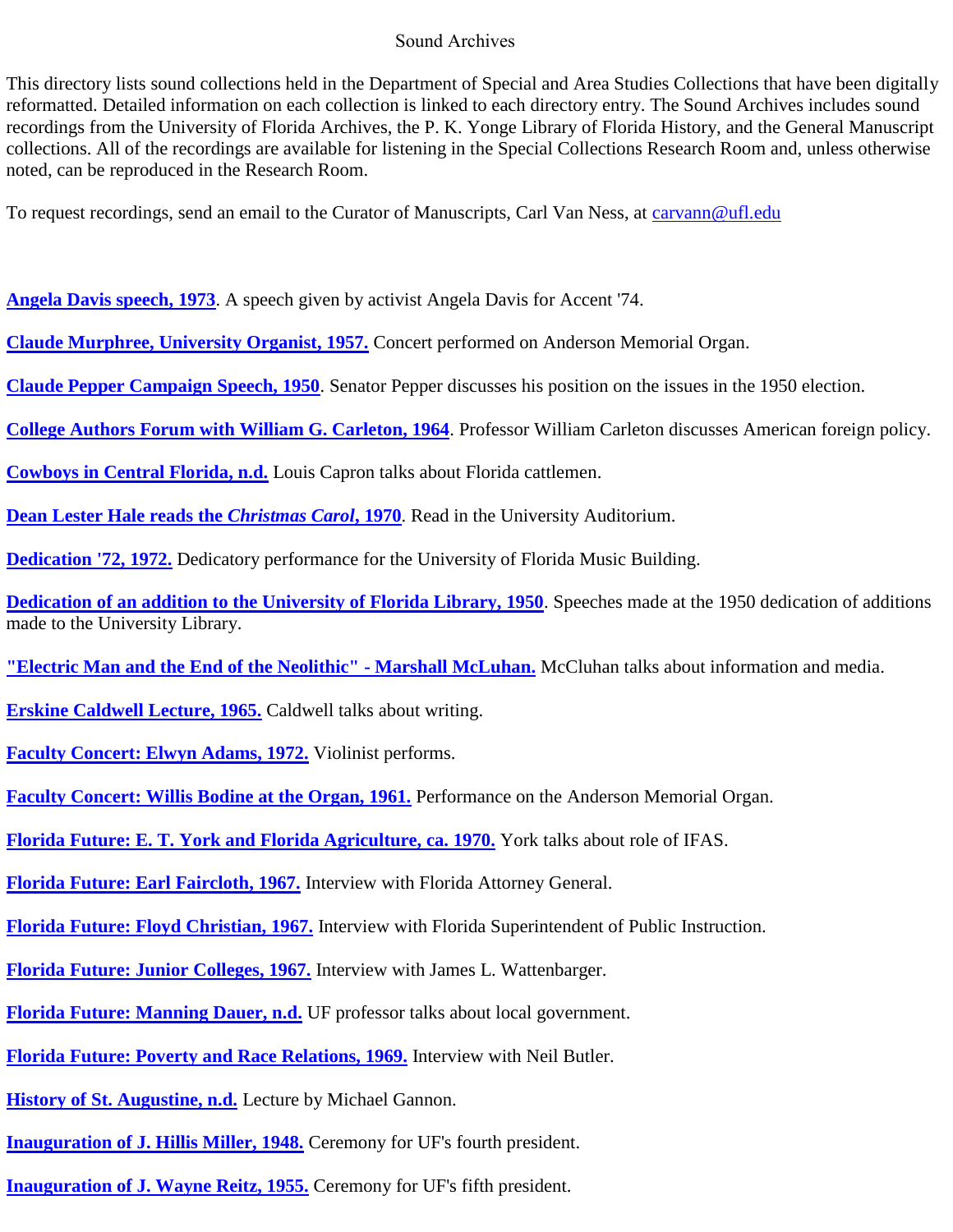**[Inauguration of Stephen C. O'Connell, 1968.](#page-15-0)** Ceremony for UF's sixth president.

**[Interview with Marjorie Kinnan Rawlings and Her Maid Martha Mickens, Undated](https://findingaids.uflib.ufl.edu/repositories/2/resources/1377)**. Recording of Rawlings reciting poetry and Mickens singing spirituals.

**[Interview with Marshall B. Jones, October 1967](https://findingaids.uflib.ufl.edu/repositories/2/resources/1379)**. Marshall Jones discusses his tenure case.

**[J. Wayne Reitz Student Union, 1967.](#page-4-0)** Dedication ceremony for the Reitz Union.

**[Lawrence Ferlinghetti, 1968](https://findingaids.uflib.ufl.edu/repositories/2/resources/1387)**. Informal talk and poetry reading.

**[Lester Hale reads the](#page-5-0)** *Christmas Carol***, 1957.** Annual UF Holiday tradition.

**[Lillian Smith lecture on autobiography, May 10, 1962.](https://findingaids.uflib.ufl.edu/repositories/2/resources/1389)** Lillian Smith lecture recorded at the University of Florida Library during the 1962 Arts Festival.

**[Lord's Prayer in Hitchiti, 1957](https://findingaids.uflib.ufl.edu/repositories/2/resources/1378)**. A recording of the Seminole spoken language.

**[Marshall Jones Hearings, 1968](https://findingaids.uflib.ufl.edu/repositories/2/resources/1390)**. Recordings of hearings conducted on the tenure case of Marshall B. Jones.

**[A New Look at the University, 1967](https://findingaids.uflib.ufl.edu/repositories/2/resources/1386)**. A television interview with President Stephen C. O'Connell.

**[Norman Thomas speech, 1963.](#page-33-0)** Thomas talks about peace.

**[Point of View: Erich Farber, 1976.](#page-18-0)** Michael Gannon interviews solar energy pioneer.

**[Point of View: Maxine Margolies, 1976.](#page-17-0)** Michael Gannon interviews anthropologist on changing roles of women.

**[Point of View: Richard Hiers, 1975.](#page-21-0)** Michael Gannon interviews religion professor on new scripture studies.

**Point of View: [The Place of Women in American Society, 1975.](#page-20-0)** Michael Gannon interviews two women faculty on women's movement.

**[Point of View: Wilse Webb, 1975.](#page-19-0)** Michael Gannon interviews sleep expert.

**[Religion-in-Life: Bishop Pike, 1967.](#page-8-0)** Address given by Bishop James A. Pike on science and religion.

**[Religion in Life: Max Lerner, 1965.](#page-32-0)** Lerner talks about change in America.

**[Robert Frost in Gainesville, 1967.](#page-27-0)** Archie Robertson and others talk about Frost's time in Gainesville.

**["The Role of the Generalist" -](#page-28-0) Arnold J. Toynbee , 1965.** British historian talks about importance of general knowledge.

**[Seminole Legends, Dances and Religious Songs, 1957](https://findingaids.uflib.ufl.edu/repositories/2/resources/1382)**. A recording of Seminole legends and songs made at the Big Cypress Indian Reservation.

**[Seminole music, n.d](https://findingaids.uflib.ufl.edu/repositories/2/resources/1381).** A recording of Seminole music made at the Brighton Reservation in the 1930s.

**[Seminole songs, 1954](https://findingaids.uflib.ufl.edu/repositories/2/resources/1384).** Harry Jumper sings traditional Seminole songs. The recording was compiled by Frances Densmore under the auspices of the University of Florida.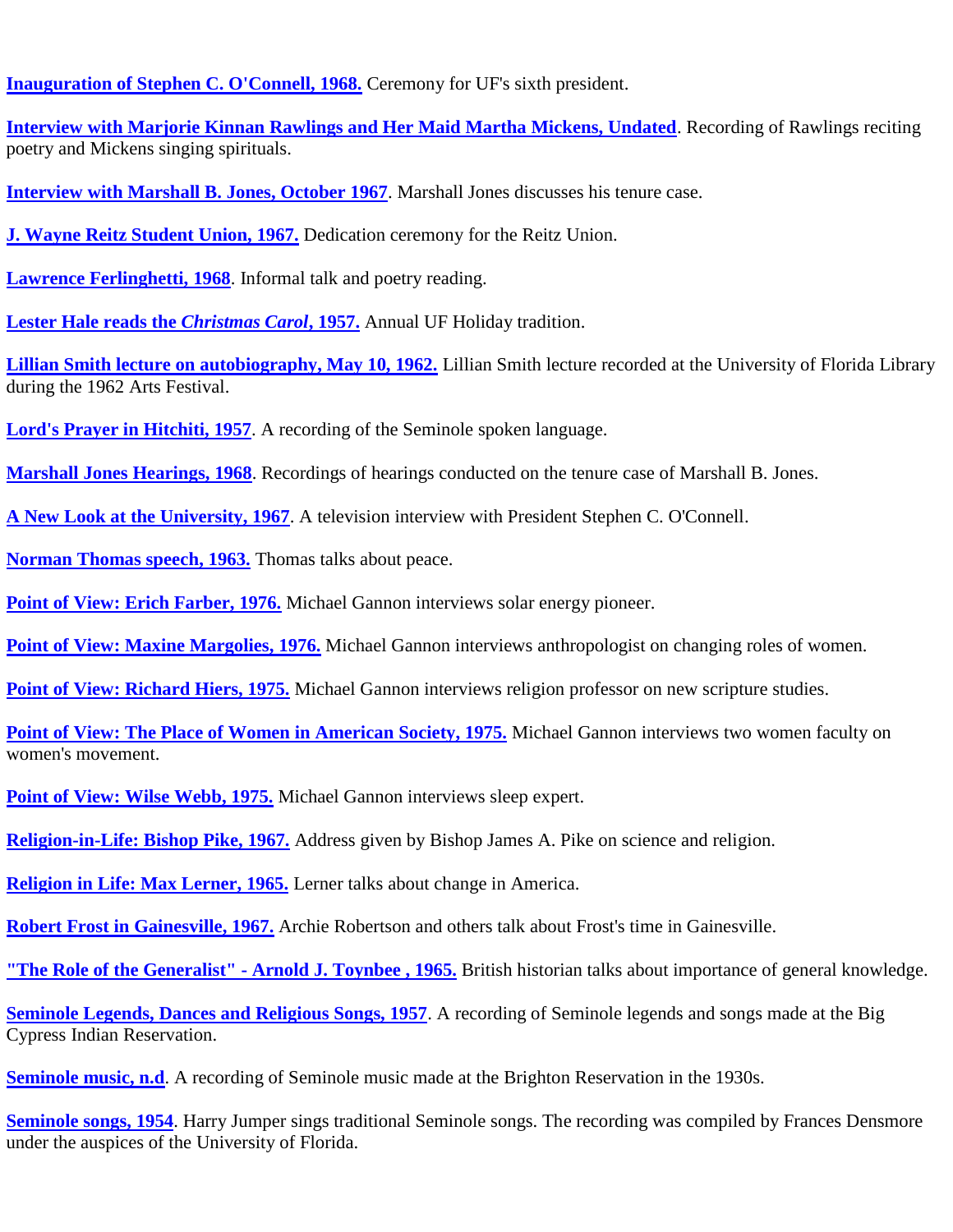**[Tapes on Miss Liza, 1967-1968](https://findingaids.uflib.ufl.edu/repositories/2/resources/1380)**. Recordings of and about Eliza Washington, an African American woman who lived near McIntosh, Florida.

**[Theodore "Ted" Sorensen lecture, n.d.](#page-6-0)** Sorensen talks about Kennedy legacy.

**[Things You Don't Know About The Seminoles, n.d.](#page-2-0)** Louis Capron talks about Seminole customs.

**[Tigert Hall Dedication, 1960.](#page-24-0)** Naming ceremony for administration building.

**[Vice President Hubert Humphrey Speech at the Florida Blue Key Banquet, 1966.](#page-30-0)**

**[Vice President Lyndon B. Johnson speaks at the Florida Blue Key Banquet, 1961.](#page-34-0)**

**[Vice President Nixon at the University of Florida, 1960.](#page-23-0)** Panel interview at Florida Gymnasium.

Recording by: Louis Capron Title: Things You Don't Know About The Seminoles Date: unknown Duration: 0.10:39 File name : CAPRON 1 Identification: Tape recording 115

<span id="page-2-0"></span>Originally recorded on reel to reel tape at 3.75 ips in mono. Digitally reformatted on February 2008.

The tape does not record the complete talk by Capron. Generally it is understandable but some of the words are indistinct.

Apparently this is a talk which Louis Capron gave at the Palm Beach Historical Society. He mentions that one will have to hurry to learn about the Seminoles as the older people will die and many of the esoteric matters will be lost forever. He presents some historic background about their settling in the state of Florida and how their numbers had been depleted after the Civil War. The Council of Elders and the Clan System helped them to remain aloof and also to retain their culture. Capron explains the matrilineal clan system and mentions a particular case when the system caused a problem. He then talks about the medicine bundles and their importance to the Seminoles.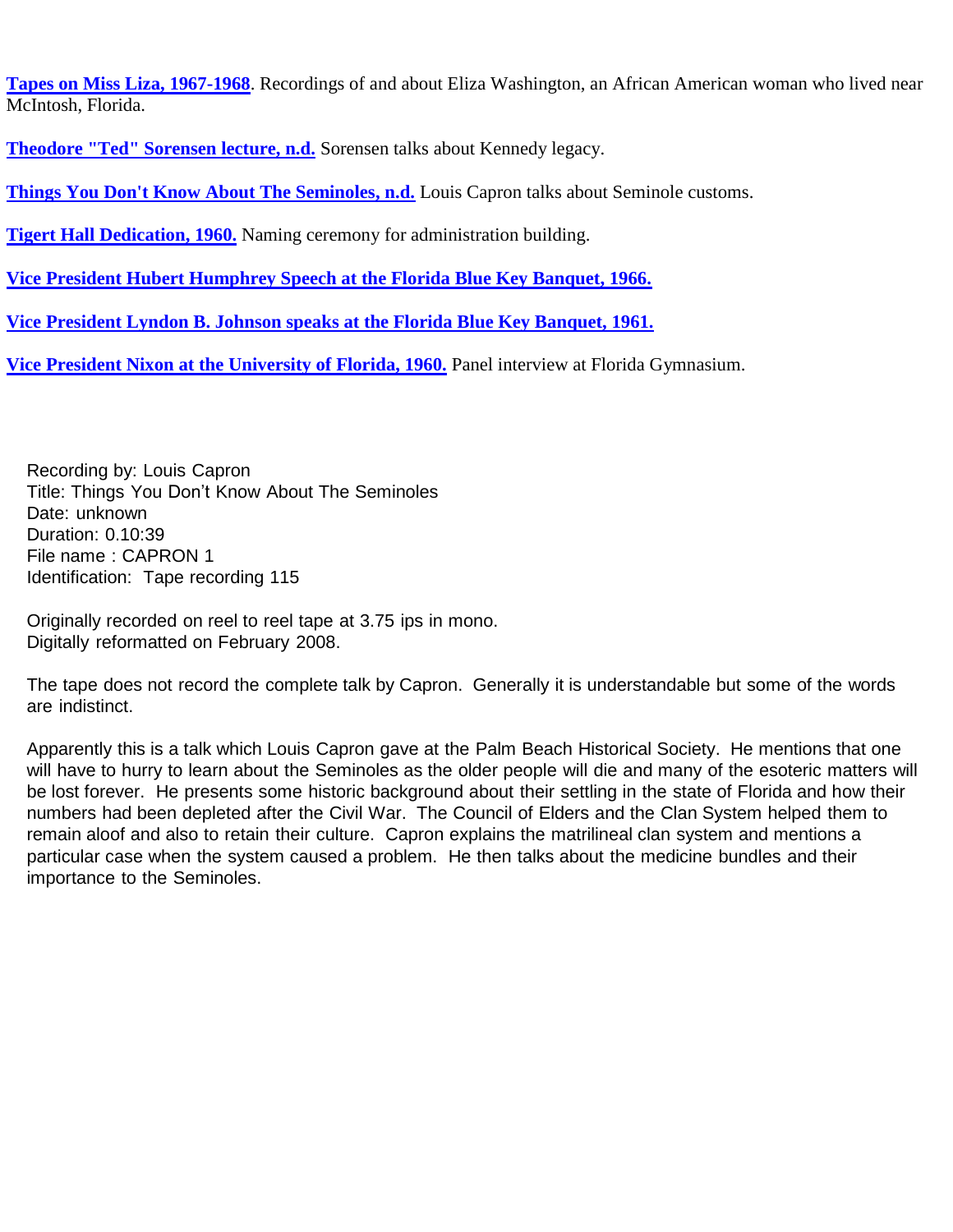## <span id="page-3-0"></span>[Recording](#page-3-0) by: Louis Capron

Title: Cowboys in Central Florida Dates: nd Duration: 0:21:54 File name : CAPRON 2 Identification: Tape recording 116

Originally recorded on reel to reel at 3.75 ips Digitally reformatted February 2008

This recording consists of three segments. Louis Capron is the speaker for each. In the first segment he gives Lilly Capron's recipe for sweet potato pudding. He lists all the ingredients and explains how to mix and bake them. The second segment is a reading of the poem "Paul Revere's Ride" which is incomplete. The third is an account of cowboys in central Florida. It starts with mention of the type of dog presumably used on the cattle drives. Capron speaks of some of the equipment used by cowboys such as the type of rope, the bullwhip, and a knife. He mentions the round ups and how the cattle were branded with a branding iron before a drive. If a branding iron was not available a running iron was used. He explains how brands were sometimes altered by cattle rustlers but that the original brand could still sometimes be identified. Cattle had earmarks too and today the brands and earmarks are registered in Tallahassee. Capron mentions how horses were not shod as the soil in Florida was sandy and provided soft footing for the horses. He also mentions cattle drives and how pens were built to contain the cattle overnight. He mentions the use of "catch dogs" which would go after a bull which might break from the herd.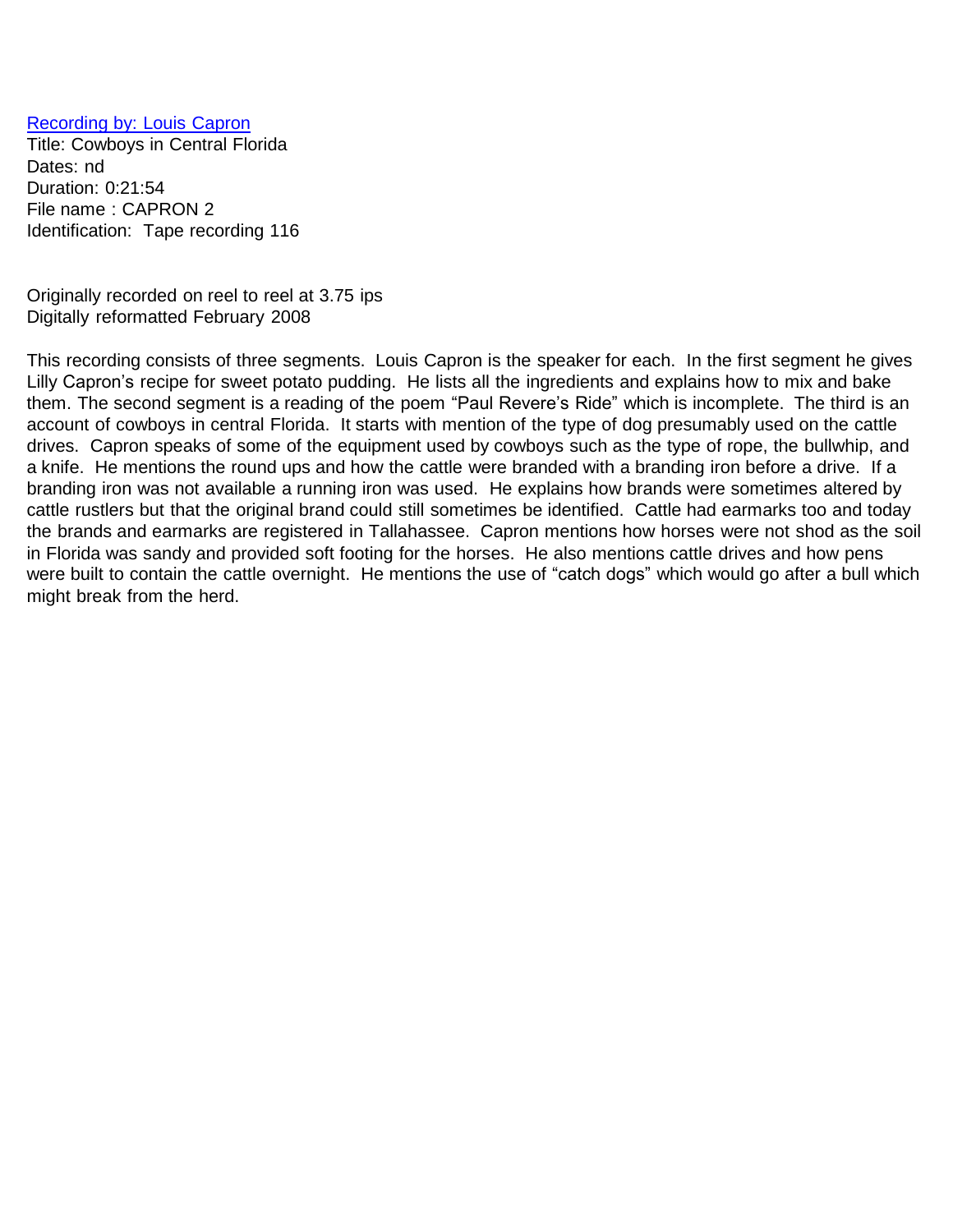<span id="page-4-0"></span>Recording by: WRUF Title: J. Wayne Reitz Student Union Dates: June 4, 1967 Duration: 0:32:02; 0:10:47 File name: JWRU1 and JWR1b Identification: Tape recording 117

Originally recorded on two reel to reel tapes at 7.5 ips Digitally reformatted in February 2008

This is a recording of the dedication ceremony for the J. Wayne Reitz Student Union on June 4, 1967. The first tape begins with Charles H. Ferguson, Chair of the Board of Regents, giving some introductory remarks and then introducing each speaker. The speakers included: Floyd T. Christian, Superintendent of Public Instruction in the State of Florida; J. Broward Culpepper, Chancellor of the Board of Regents; William E. Rion, Director of the J. Wayne Reitz Union; R. Charles Shepherd, President of the Student Body; and Bruce W. Flower, President of the J. Wayne Reitz Union Board. Each of the speakers mentions the planning that went into the Union and complimentary statements about J. Wayne Reitz in whose honor the building is named.

The seond tape begins with the sound of applause and then Chester H. Ferguson mentions that the formal part of the presentation has concluded but that he wants to give Wayne an opportunity to make a few remarks. Hearty applause precedes the short speech made by President J. Wayne Reitz. He begins by thanking everyone and states that he had thought there was a precedent that buildings were not named for a person who still held office. Reitz says that he nevertheless is honored beyond all deserts. He mentions the nineteen years of planning which went into the building and the finances. He again thanks all. Ferguson then asks Fran (Frances Reitz) to come up and say hello to the people. She speaks very briefly and says how grateful they both are. The ceremony concludes with Chester Ferguson asking Delton L. Scudder, Chair of the Department of Religion to give the Benediction which is recorded.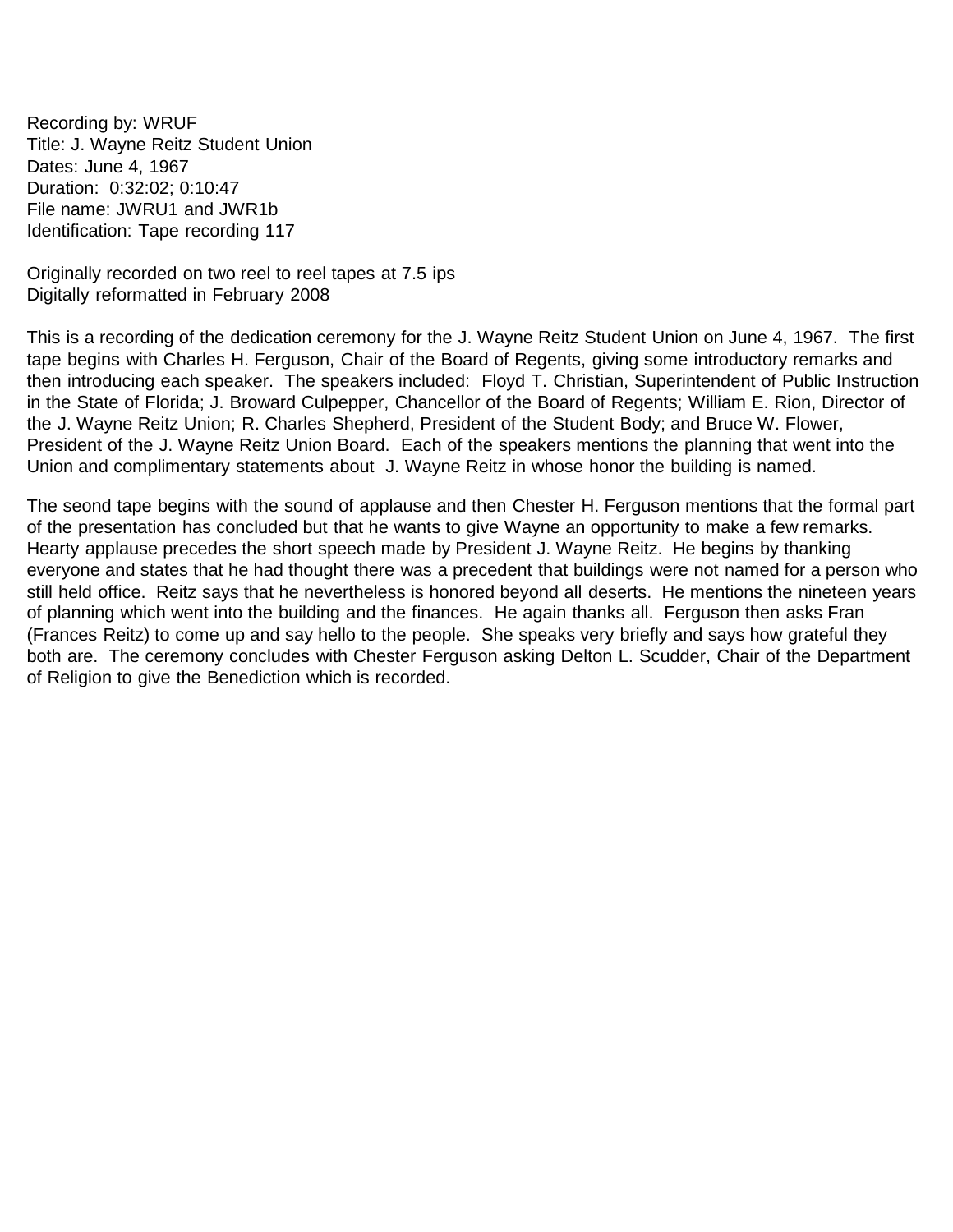<span id="page-5-0"></span>Recording by: WRUF Title: Lester Hale reads the "Christmas Carol" Dates: December 16, 1957 Duration: 0:60:67 File name : WRUF 10 Identification: Tape Recording 118

Originally recorded on three reel to reel tapes at 7.5 ips Digitally reformatted on February 20, 2008

For a period of forty or more years the reading of the "Christmas Carol by Charles Dickens was an annual event at the University of Florida. The event was sponsored by Sigma Nu and Dean of Students Lester Hale did the reading in the 1950s and 1960s. This recording is from December 16, 1957 and it was held in the University Auditorium. The Anderson Memorial organ, played by the University Organist Claude Murphre, is heard at intervals during the reading.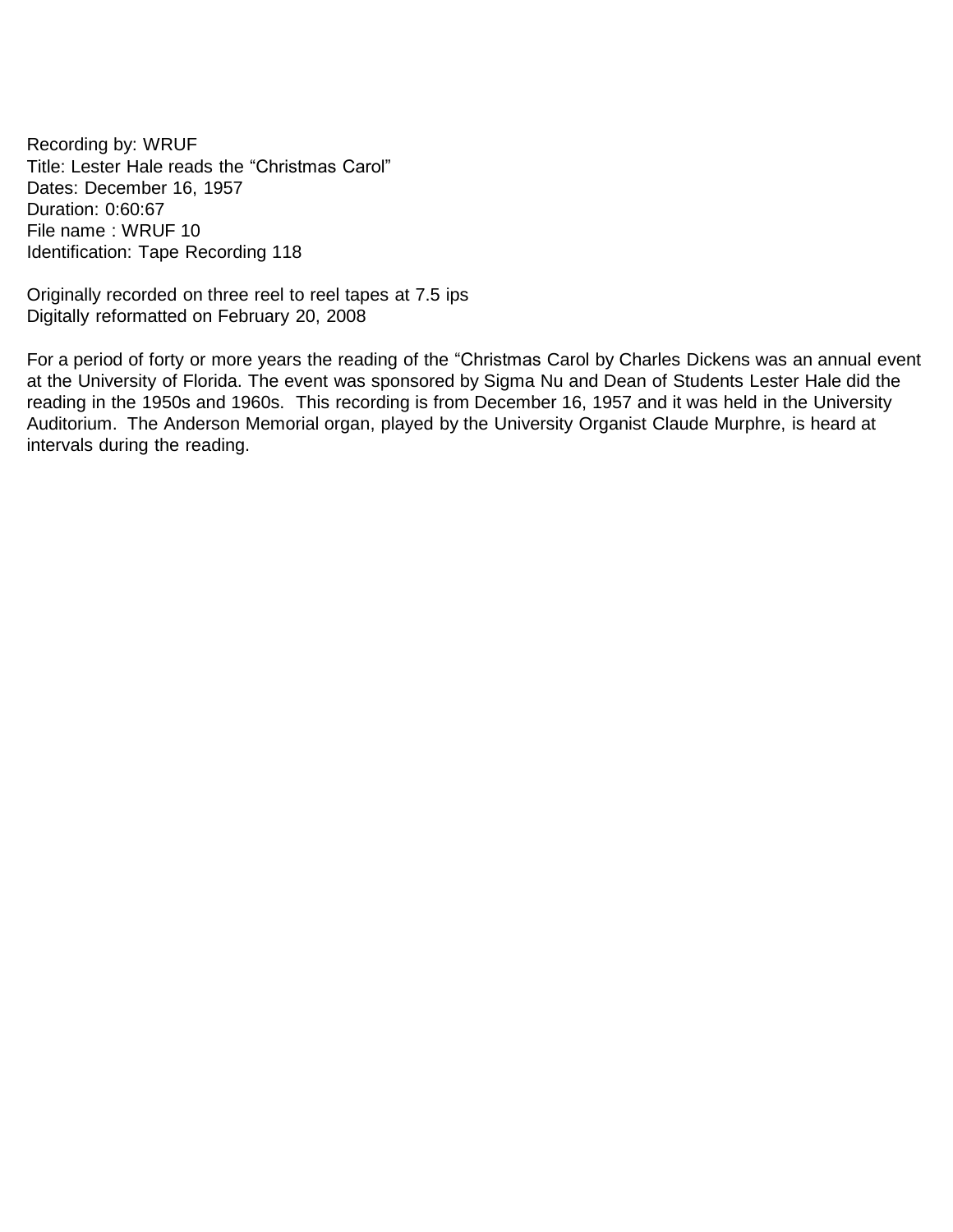<span id="page-6-0"></span>Recorded by: WRUF Title: Theodore "Ted" Sorensen lecture Dates: nd Duration: 0:51:01 File name: WRUF 14 Identification: Audio recording 119

Originally recorded on reel to reel tape 7.5 Digitally reformatted on February 2008

The year and the event are not indicated but the lecture occured around the time that Sorensen's book *The Kennedy Legacy* was published (1969). After being introduced, Sorensen begins his lecture with several jokes. The tape stops but then continues. Sorensen speaks about the Kennedy legacy and Kennedy's effect on the Office of the President. He states that the model used by Kennedy was akin to that of Lincoln where the office bears the imprint of the personality of the man holding the office. Sorensen mentions the many areas on which President Kennedy had an effect (strengthening the American economy) as well as crises he faced (the Cuban missile crisis). Following his lecture there is a question and answer session. The tape concludes with one of the questions.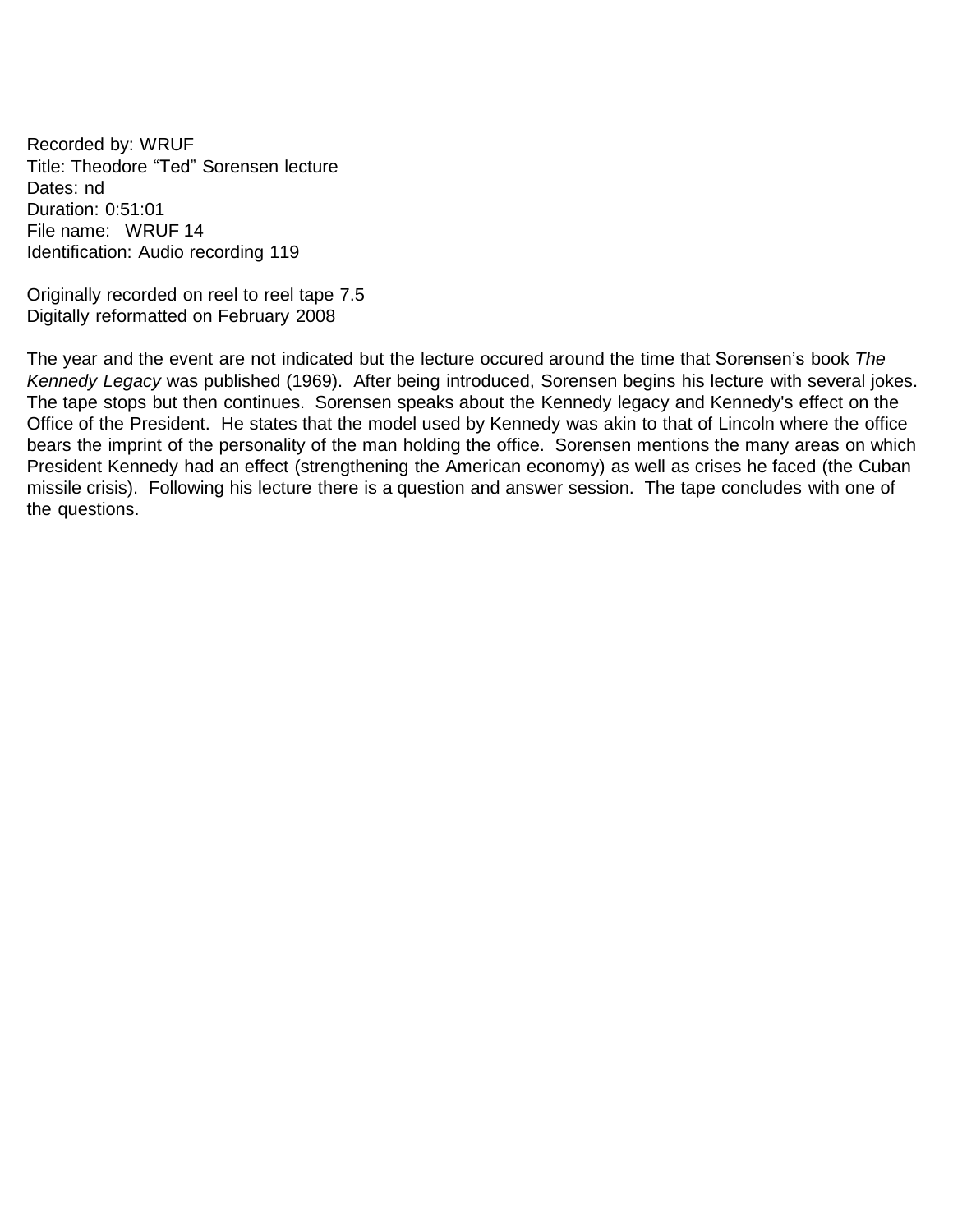<span id="page-7-0"></span>Recorded by: WRUF Title: Dedication '72 Dates: February 13, 1972 Duration: 0:81:07 File name : WRUF 15 Identification: Tape recording 120

Originally recorded on reel to reel 7.5 ips Digitally reformatted on February 2008

Dedication '72 was part of the Dedicatory Performance Series for the University of Florida Music Building. Dedication '72 presents the musical compositions of Russell Danburg, a professor in the Department of Music. The concert was on Sunday, February 13, 2008 at the University Auditorium. Presented during the first part of the program are four instrumental works which Danburg composed at the request of students and faculty members. These compositions required anywhere from two to four instruments. The last number *Chorale and Fugue for String Quartet and Four Dancers* involved four musicians and a dance choreographed by Kim Tuttle for four dancers. After the intermission the first piece *Beyond Time* was composed expressly for the Dedication of the Music Building. The third and final work "Let Us Go Forth" is from the *Heritage of Freedom* (1961) in which Danburg set the Inaugural Address of President John F. Kennedy.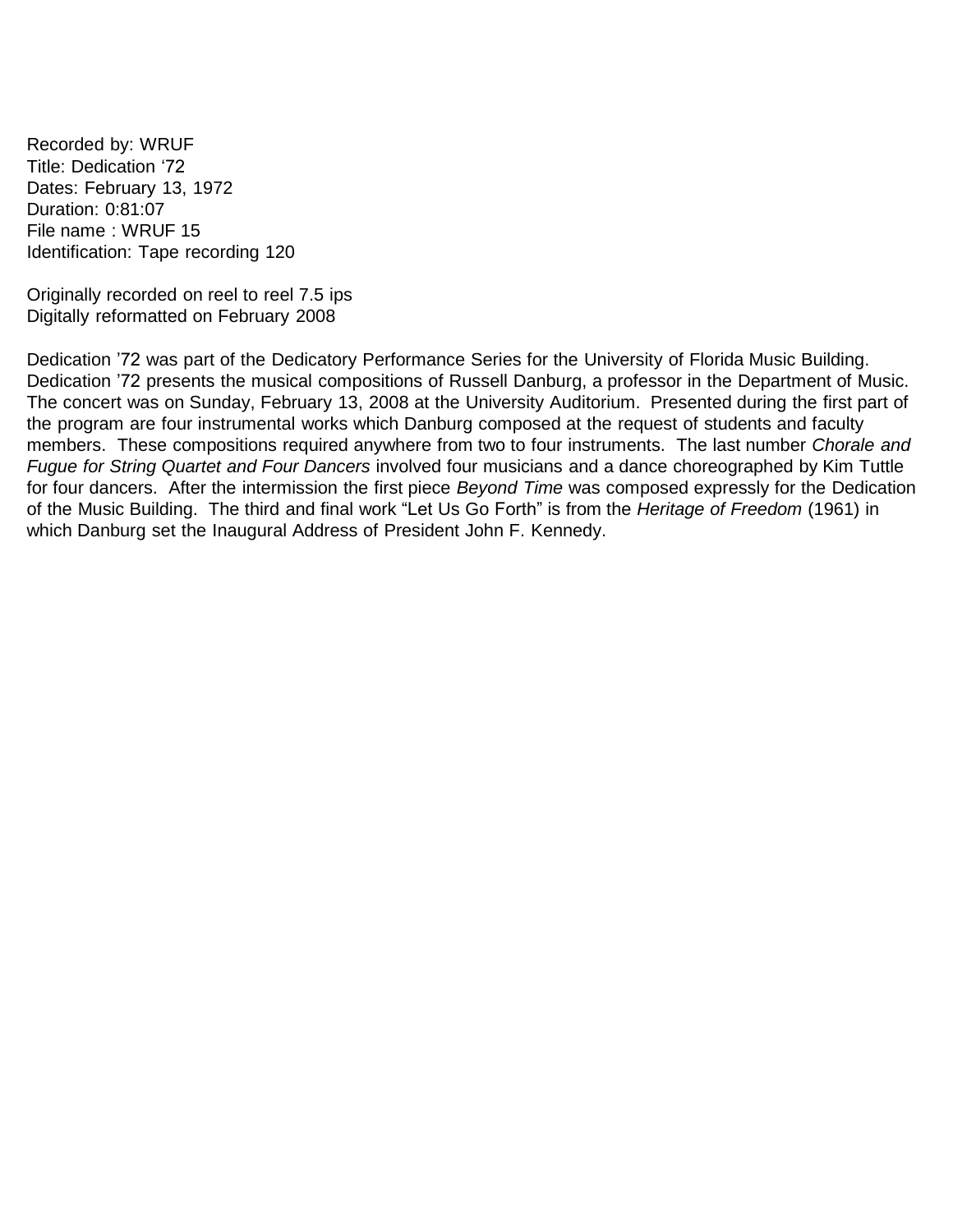<span id="page-8-0"></span>Recording by: WRUF Title: Religion-in-Life, Bishop Pike Dates: January 24, 1967 Duration: 0:93:95 File name : WRUF 16 Identification: Tape recording 121

Originally recorded on reel to reel 7.5 ips Digitally reformatted on February 2008

Bishop James A. Pike's address was given as a part of Religion-in-Life Week at the University of Florida. The title of his talk was "The Real Conflict between Science and Religion" and it was given during the University Convocation. In this talk he suggests that advances and changes resulted in the church being in great peril with declining membership in churches and fewer young men entering the priesthood. He states that there is a conflict between science and religion but it is not the old conflict but rather one of methodology. There has been a change from believing what a bishop or president says because they are the authorities to one of judging what they say. He believes authority basis will lose out to empirical method.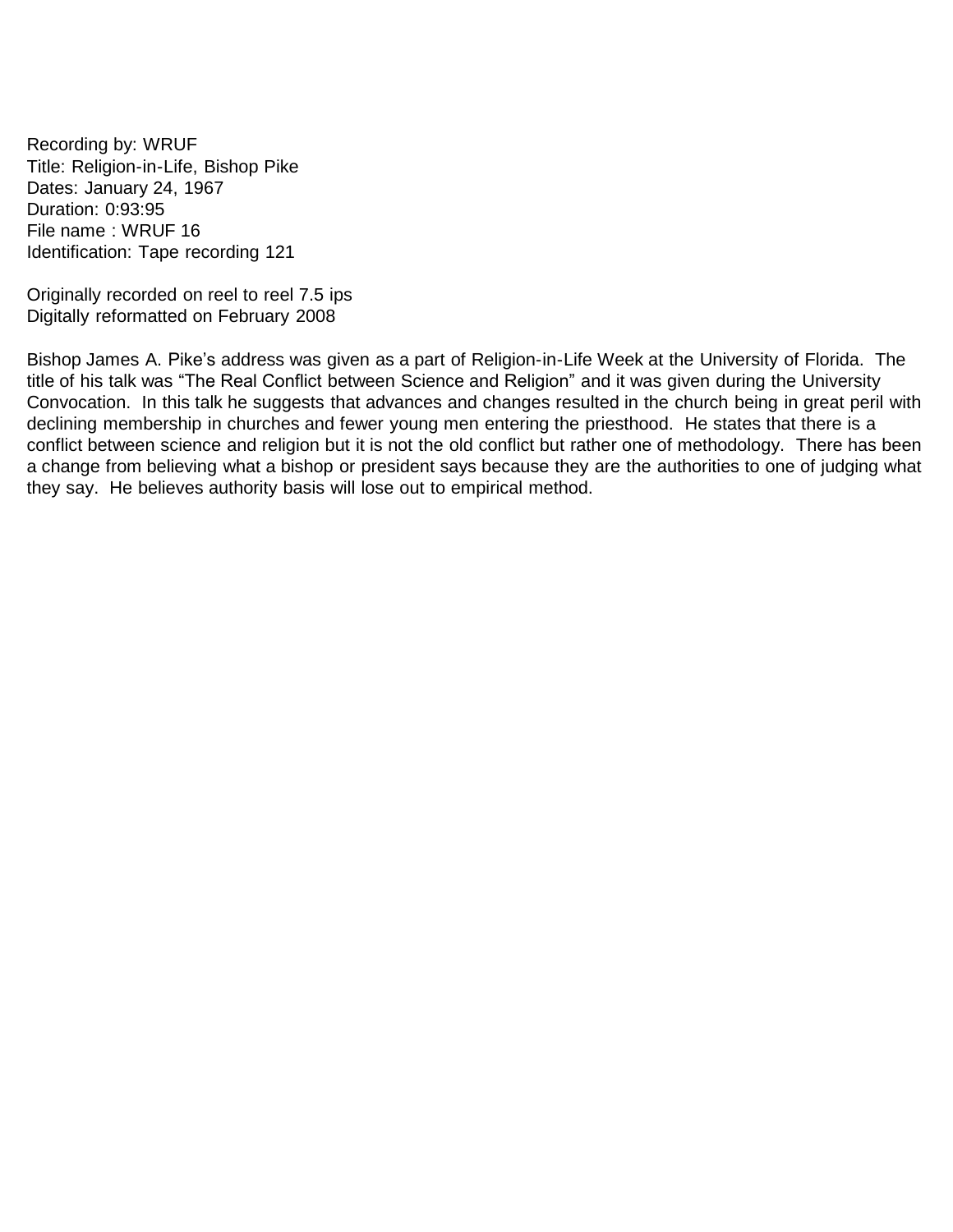<span id="page-9-0"></span>Recording by: WRUF Title: Florida Future #1 – Earl Faircloth Dates: ca. 1967 Duration: 0:14:28 Identification: Tape recording 122 File name: WRUF 1

Originally recorded on reel to reel tape 7.5 ips Digitally reformatted on February 2008

Herschel Connor introduces the program and the guest Earl Faircloth, attorney general of the state of Florida (1965-1971), and the interviewer Jack Detweiler. He also says that the program is produced by Radio Center of the University of Florida in cooperation with the Altrusa Club of Gainesville. In answer to what the biggest problems facing the state in the next ten years Faircloth mentions the need for a top flight educational system and the necessity to fight organized crime. Faircloth talks about the attorney general's role in fighting organized crime. Faircloth also gives a long reply to the question Detweiler asks about the three major areas in which Faircloth is interested (education, crime, and conservation) and why he is including conservation. Faircloth also mentions the (Ted) Randall - (Jerry) Thomas Bill and its ramifications.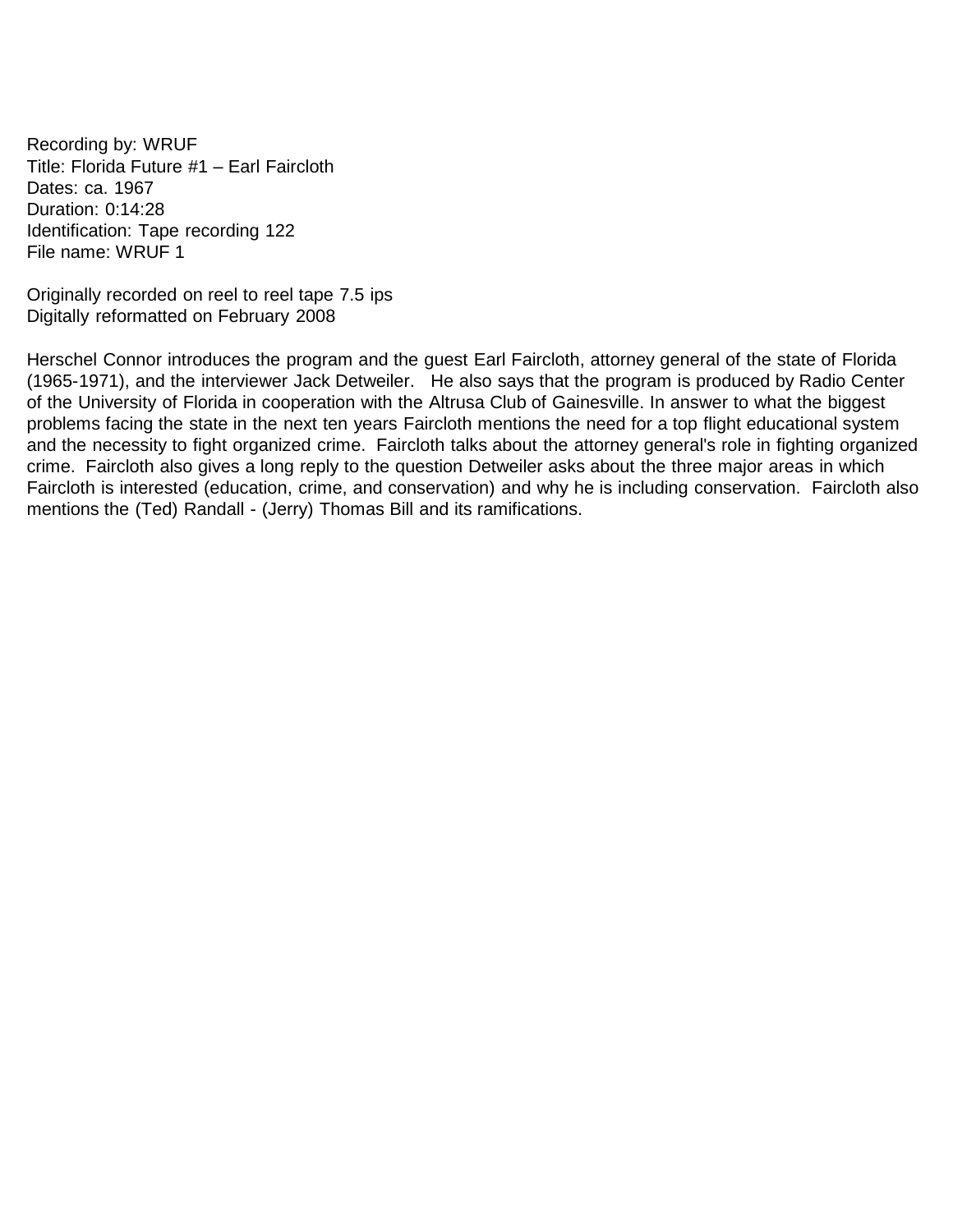<span id="page-10-0"></span>Recording by: WRUF Title: Faculty Concert: Willis Bodine at the Organ Dates: October 3, 1961 Duration: 0:30:40 Identification: Tape recording 128 File name: WRUF 24

Orginally recorded on reel to reel tape at 7.5 ips Digitally reformatted February 2008

There do not appear to be any verbal announcements throughout this concert by Willis Bodine. The program as printed on the original box lists three compositions which include: Toccata and Fugue in D Minor by J.S. Bach, Prelude on *Wenn Wir In Hochsten Noten Sein* by J. S. Bach, and Chorale in A Minor by Cesar Franck. According to the actual printed program two additional compositions were played in the second part of the program after the intermission. Bodine played the Anderson Memorial organ in the University Auditorium. Generally the sound quality is good although there is some fluctuation in volume.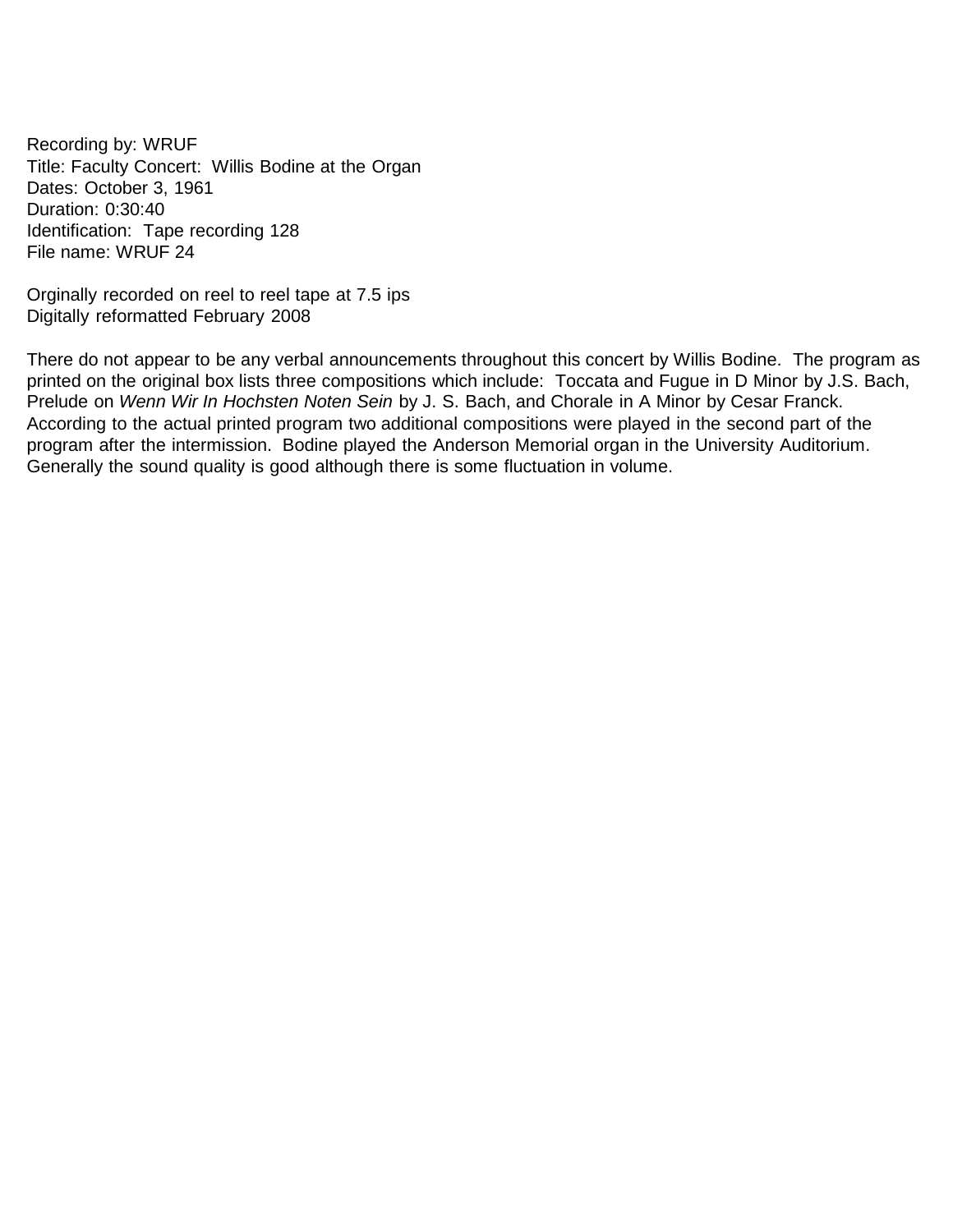<span id="page-11-0"></span>Recording by: WRUF Title: Florida Future #14: Junior Colleges Dates: 1967 Duration: 00:14:21 Identification: Tape recording 129 File name: WRUF 25

Originally recorded on reel to reel tape at 7.5 ips Digitally reformatted on February 2008

Herschel Connor announces the program by posing several questions about junior colleges in the state of Florida and then states that the program is produced by Radio Center in cooperation with the Altrusa Club of Gainesville. Jack Detweiler interviews guest, James L. Wattenbarger, from the College of Education, who was a leader in Florida's effort to create a system of junior colleges.

The program probably took place in 1967. Detweiler asked his guest a series of pertinent questions related to the growth of junior colleges in the state such as why so many students choose to attend junior colleges, will there be an end to four year universities, how are the occupational programs faring, and what is the most important thing for people to know about junior colleges in the next ten years. The growth of junior colleges is the most significant thing in the interview. Beginning in 1957, enrollment grew from about six thousand students at four colleges to twenty-six junior colleges and a hundred thousand students in 1967.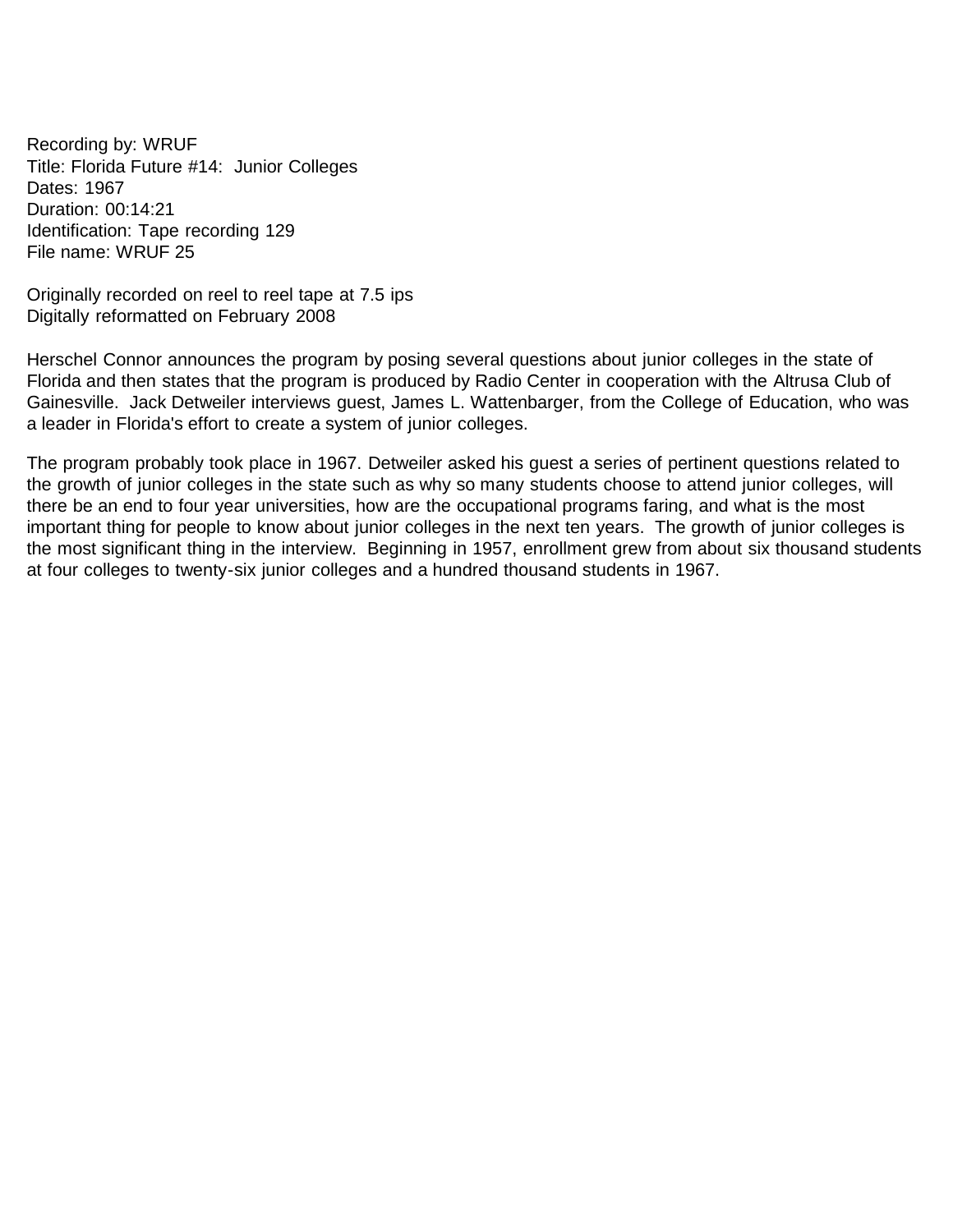<span id="page-12-0"></span>Recording by: WRUF Title: Florida Future #16: Interview with Floyd Christian Date: ca. 1967 Duration: 0:14:20 Identification: Tape recording 130 File name: WRUF 26

Originally recorded on reel to reel tape at 7.5 ips Digitally reformatted on February 2008

Herschel Connor introduces the program by posing several questions and then mentions Floyd Christian, State Superintendent of Public Instruction. He states that Florida Future series are produced by Radio Center in cooperation with the Altrusa Club of Gainesville.

Jack Detweiler asks a series of questions of his guest Floyd Christian which are answered in a forthright manner. One of the most interesting questions was when Detweiler asks what the state of Florida might face in the next ten years in terms of racial integration. Christian states that Florida has been a leader in the south. Even though there are still some trouble spots the citizens and the school people should be congratulated for doing such a fine job. Another important question is that of the rapid growth rate in Florida and how that has affected schools. Christian says that there has been some leveling off in grades one through twelve but that the increases in both junior colleges and senior institutions indicates that there cannot be cut backs in the planned growth program. Christian also discusses the matter of those who feel they should pay few taxes if they have no children. He states that if there were no cooperative funding for education then he wonders who would have paid for the education of these folks. He further says that public financing of education in this country goes back to the days before we were ever a nation when the colonists levied taxes for schools.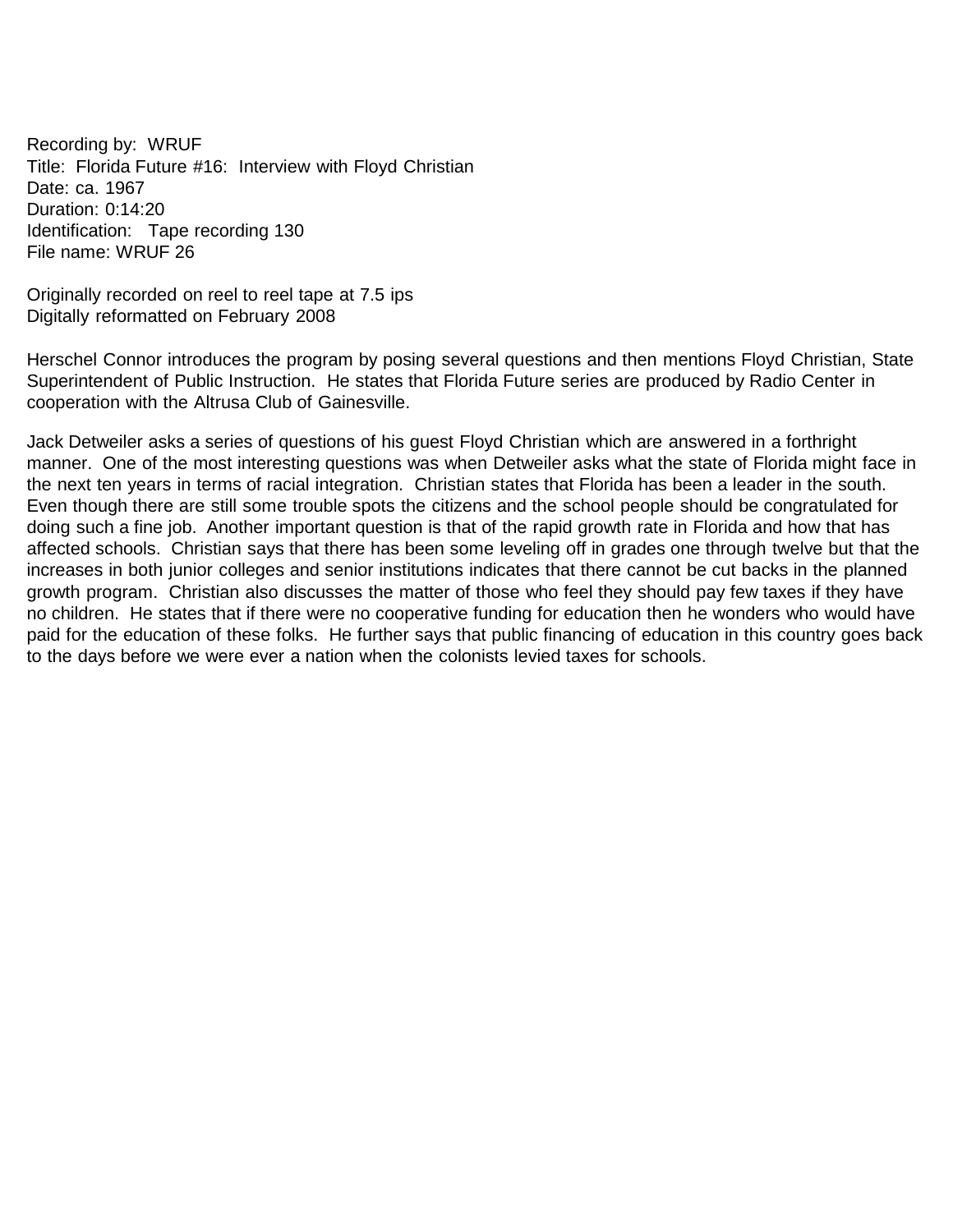<span id="page-13-0"></span>Recording by: WRUF Title: Florida Future #24: Poverty and Race Relations Dates: ca.1969 Duration: 0:14:30 Identification: Tape recording 131 File name: WRUF 27

Originally recorded on reel to reel at 7.5 ips Digitally reformatted on February 2008

Herschel Connor introduces the Florida Future with a set of questions. The series gave perspectives on the next ten years and was produced at Radio Center at the University of Florida with a grant from the Florida Department of Education.

The guest on this program is Neil Butler, chair of Gainesville's Human Relations Advisory Council and also the task force chair for the Coordinating Council of the Concerned. Neil Butler was also the first black mayor of the city of Gainesville. Jack Detweiler is the interviewer for the program. Detweiler first asks why Gainesville was chosen by the governor as Florida's first model city in the state's anti poverty program. Butler admits that he does not know why Governor Kirk chose Gainesville but that it was possibly due to the progressive atmosphere in the city. Detweiler asks about the role of the Human Relations Advisory Council. Butler then gives an interesting account of how a particular bar was desegregated and the role various people played in this effort. Detweiler asks questions about the role of the task force and the team members. Butler's answers demonstrate the interaction the team members (mainly white persons) had by going into the black community and how that has helped. When asked where team members were drawn from Butler states that they come from labor, student government, officials of the city government, church groups, social clubs and basically all those people who care.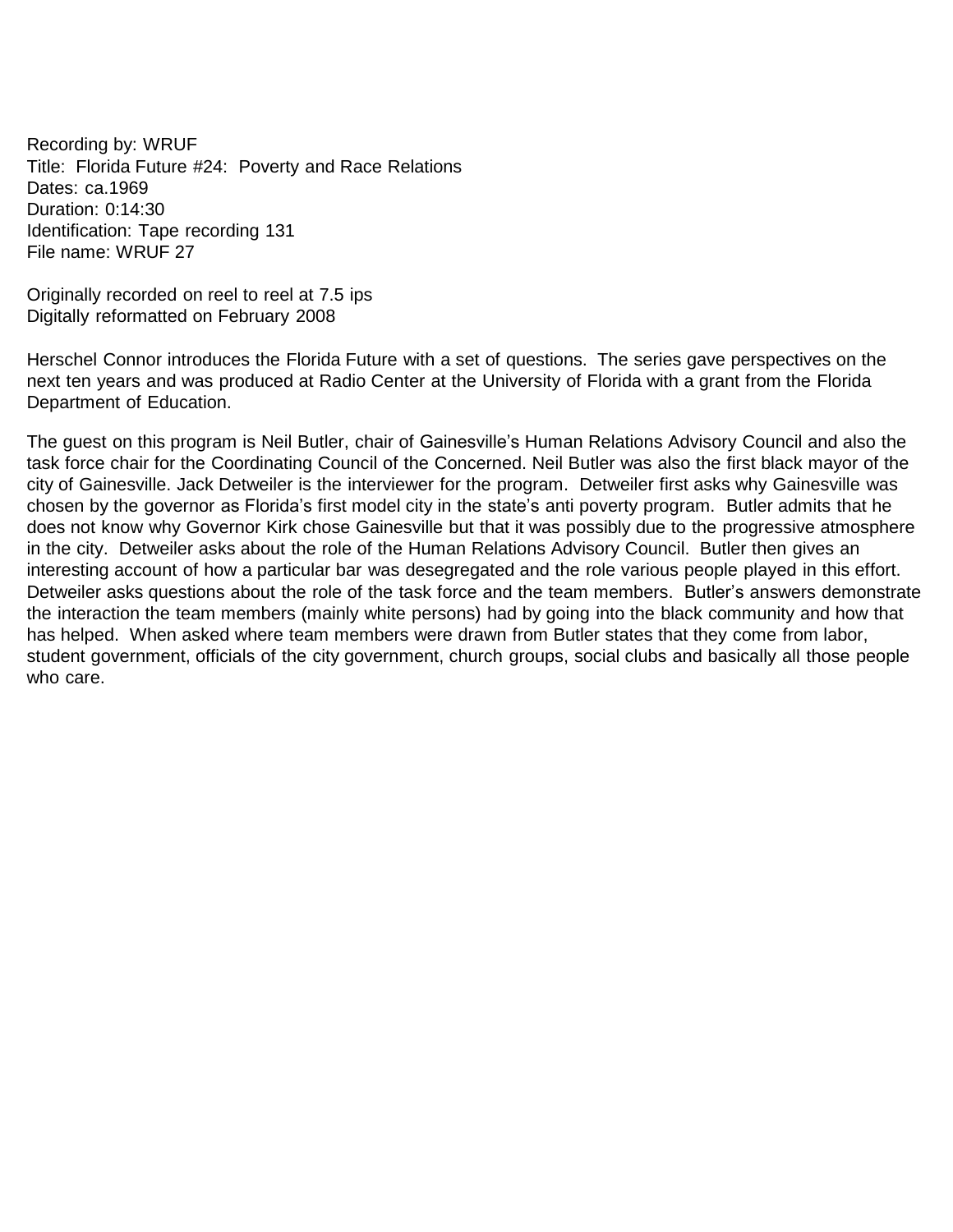Recording by: WRUF Title: Claude Murphree, University Organist Dates: May 12, 1957 Duration: 0:61:75 Identification: Tape recording 132 Filename: WRUF 28

Originally recorded on reel to reel tape at 7.5 ips Digitally reformatted on February 2008

The tape is a concert given by Claude Murphree who served as the University of Florida Organist from 1925 until his death in 1958. He was a skilled organist and gave many concerts at the University of Florida on the Anderson Memorial Organ as well as in other locations. The program on this tape includes the following compositions: Sonata No. 1, in A Minor by Felix Borowski, *Prelude and Fugue in A Minor* by J.S. Bach, *Symphony in B Minor* by Alee Rowley, *Daguerreotype of an Old Mother* by Harvey B. Gaul, *Fantasy on Nursery Tunes* by Robert Elmore, and *Sonata in E Minor* by James H. Rogers. The sound quality is not particularly good but Murphree's mastery is still evident.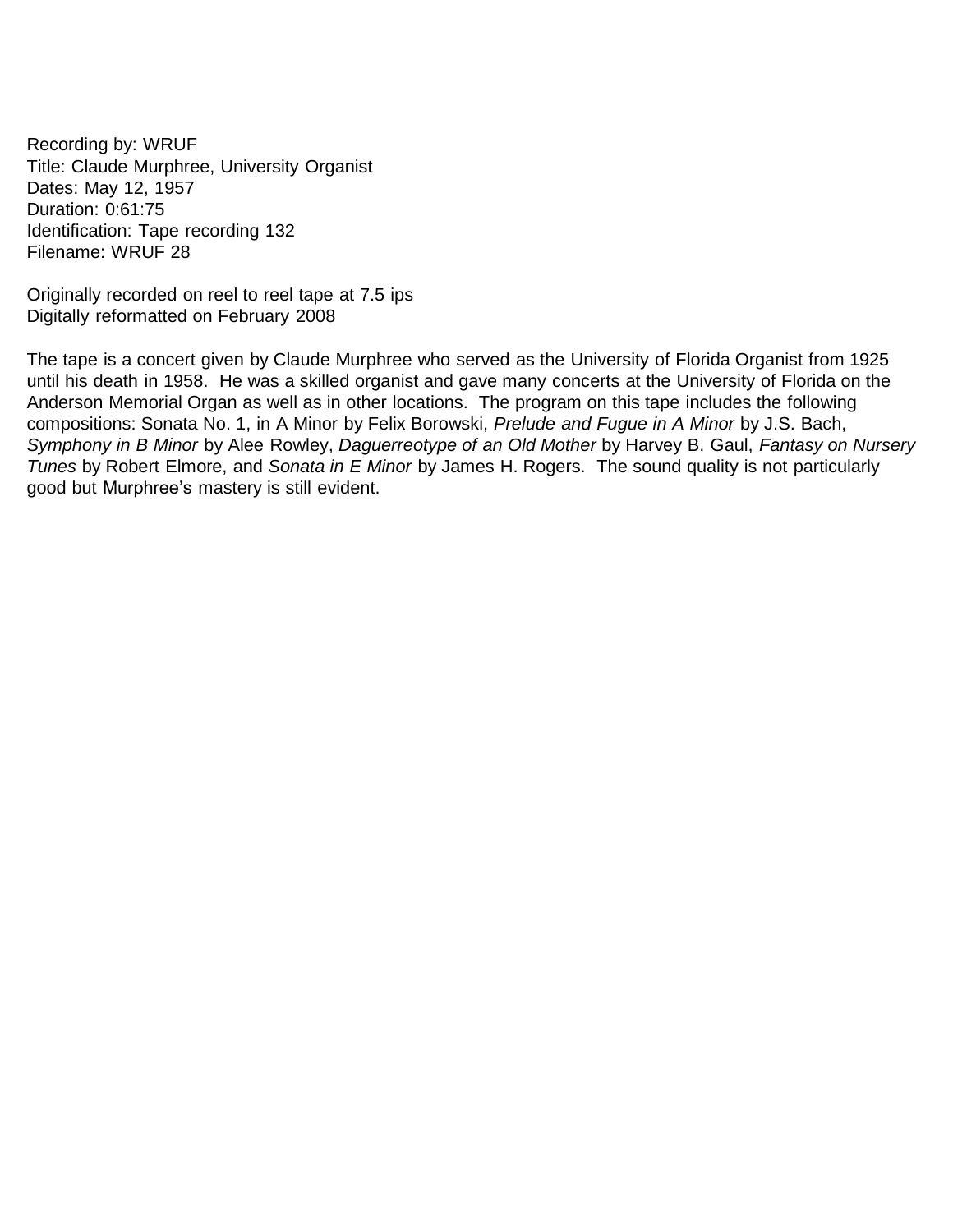<span id="page-15-0"></span>Recording by: WRUF Title: Inauguration of Stephen C. O'Connell Dates: October 8, 1968 Duration: 1:30:45 Identification: Tape recording 133 File name: WRUF 29

Originally recorded on reel to reel tape at 7.5 ips Digitally reformatted February 2008

This tape includes the complete inaugural ceremony for Stephen Cornelius O'Connell when he was installed as the sixth president of the University of Florida. All that is missing from the tape is the musical prelude. The convocation took place in the Florida Gymnasium on Tuesday, October 8, at 9:30 AM.

After the processional the invocation was given by Reverend U.S. Gordon. Chester H. Ferguson, the Chairman of the Florida Board of Regents presided over the event. He introduced and recognized some of the important visitors and mentions that the governor and members of his cabinet are not present as their planes cannot land (probably due to weather conditions). Greetings are offered to the President by representatives of the students, the faculty, the alumni, and the State of Florida. As the governor (Claude R. Kirk, Jr.) did not arrive the greeting was extended by Tom Adams, the secretary of State.

After his official induction, O'Connell delivers his inaugural address. This is followed by the awarding of honorary degrees to Edith Briston Tigert, Rt. Reverend Msgr. Jeremiah P. O'Mahoney, Elvis J. Stahr, and Jack K. Williams. The Thomas Jefferson Award was given to Dr. Gerald Langford. The inaugural convocation concluded with the singing of the Alma Mater, the benediction by Rabbi Simeon Kobrinetz, and the recessional.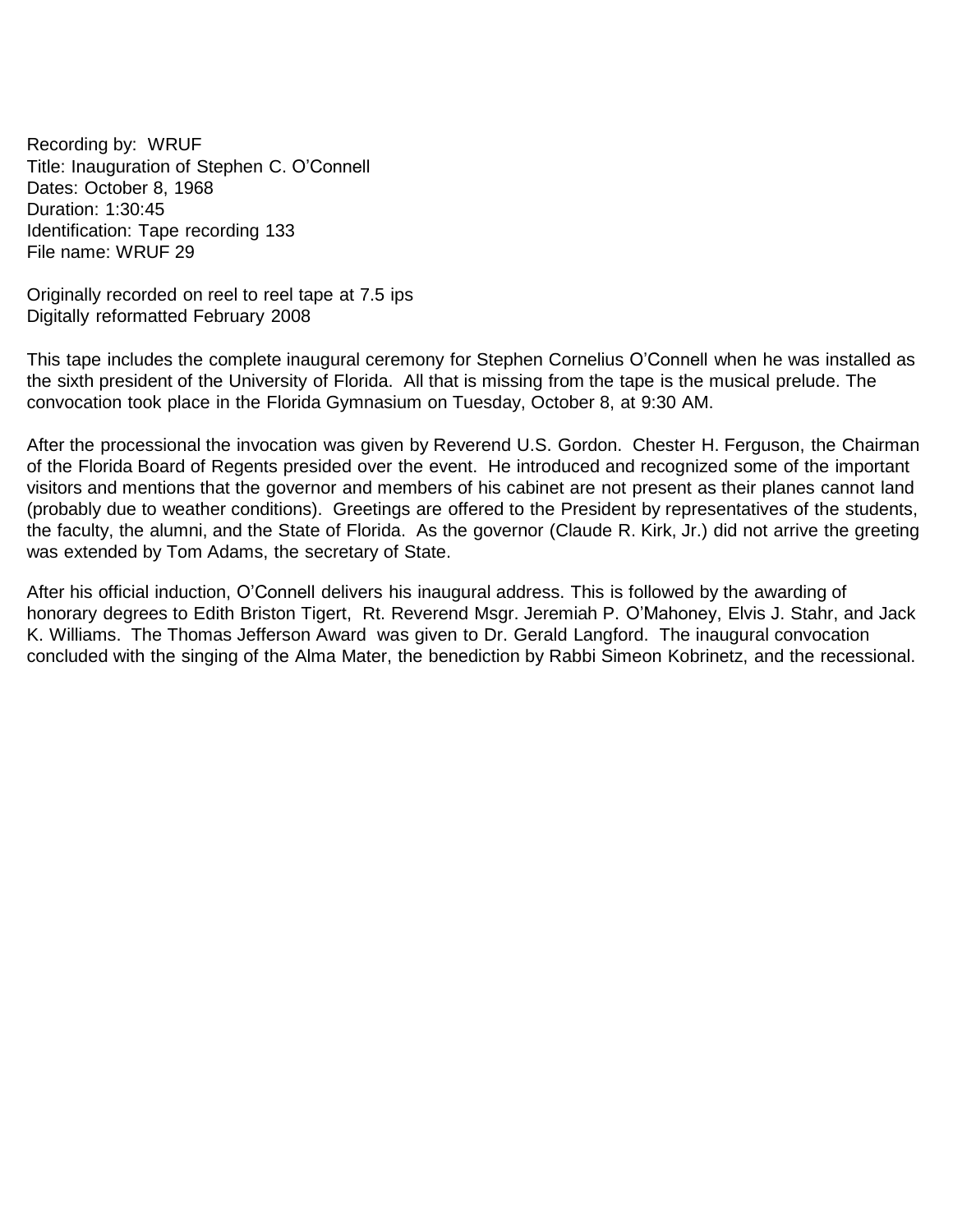<span id="page-16-0"></span>Recording by: WRUF Title: Lecture by Michael Gannon on History of St. Augustine Dates: ? Duration: 0:48:91 Identification: Tape recording 134 File name: WRUF 30

Originally recorded on reel to reel tape at 7.5 ips Digitally reformatted February 2008

Approximately the first third of this tape is inaudible even at the highest volume level. Once the tape is audible then Dr. Gannon's voice can be heard giving a lecture on the history of St. Augustine, Florida. He mentions the Nombre de Dios mission which he says was the birthplace of Christianity as well as scholarly activity in this country. He recounts the singular success of the Spanish in America with their establishment of missions and the activity of missionary work among the Indians. He then tells how the missions were systematically destroyed by the English in the period of 1702 to 1708. Gannon also relates how the Indians were also wantonly killed. Following his talk there is a question and answer session in which questions are asked pertaining to certain aspects of Gannon's lecture as well as present day activities such as the restoration of the old city of St. Augustine. Because of what is mentioned at the conclusion it seems apparent that one or two of the men present were in the process of producing a film about the city.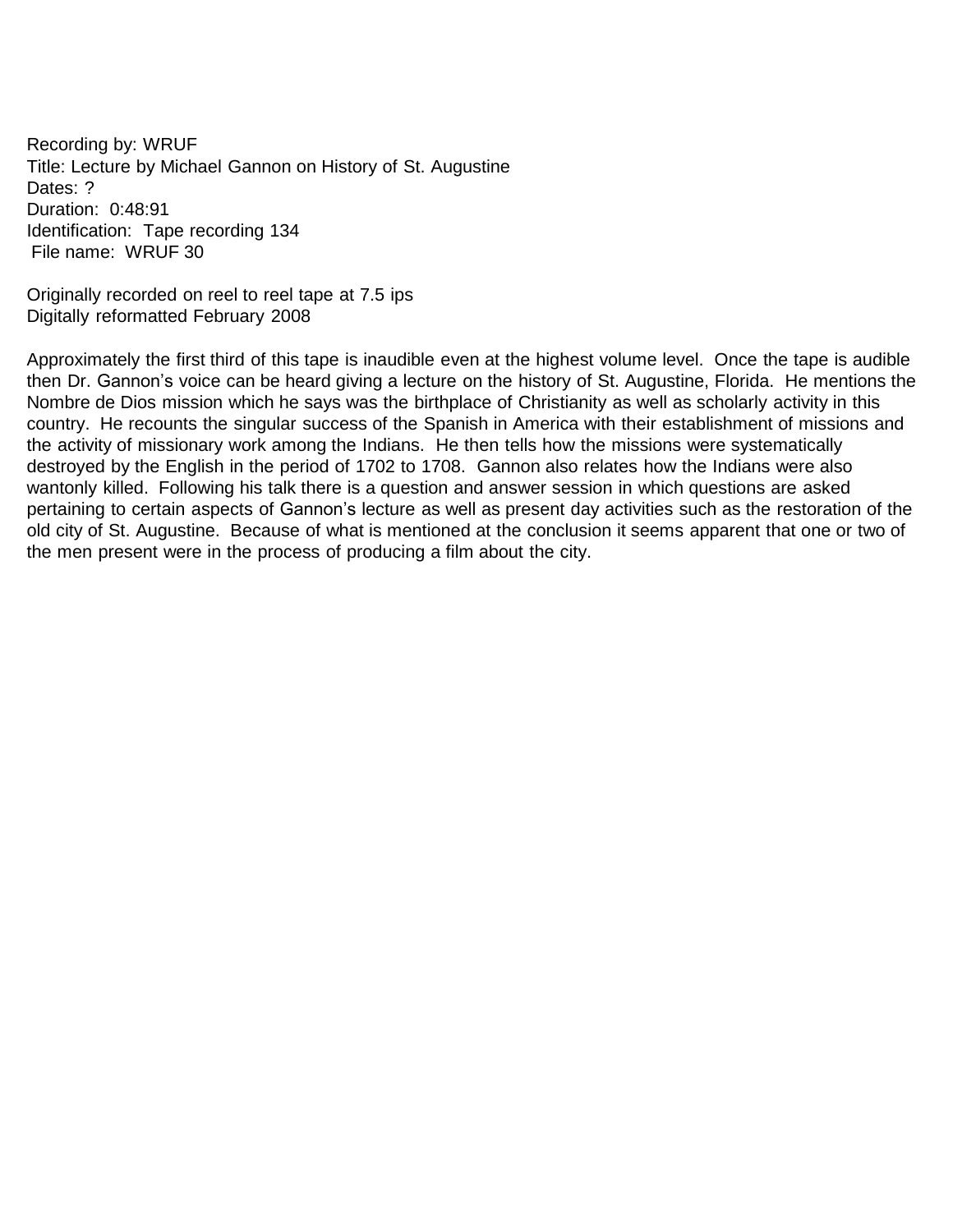<span id="page-17-0"></span>Recording by: WRUF Title: Interview of Dr. Maxine Margolies Dates: 1976 Duration: 0:28:50 Identification: Tape recording 135 File name: WRUF 31

Originally recorded on reel to reel tape at 7.5 ips Digitally reformatted February 2008

Michael Gannon, host of the radio show Point of View, interviews anthropology professor Maxine Margolies concerning the changing role of women in American society due. Margolies states that surprisingly women spent about 53 hours per week in 1926 but that fifty years later (according to labor department statistics) women now spend 56 hours per week on household tasks. This increase took place despite labor saving devices and Margolies thinks that it is due to higher standards and life style. Many other things are discussed such as the status of women, the percentage of women who work full-time, equal pay, and the changes which have occurred in the home and work place. Margolies mentions that President Carter has even mentioned a woman or a black as a possible running mate. She states that this would not have even been discussed twenty years ago.

This program was prepared for broadcast at Radio Center at the College of Journalism and Communication at the University of Florida in Gainesville.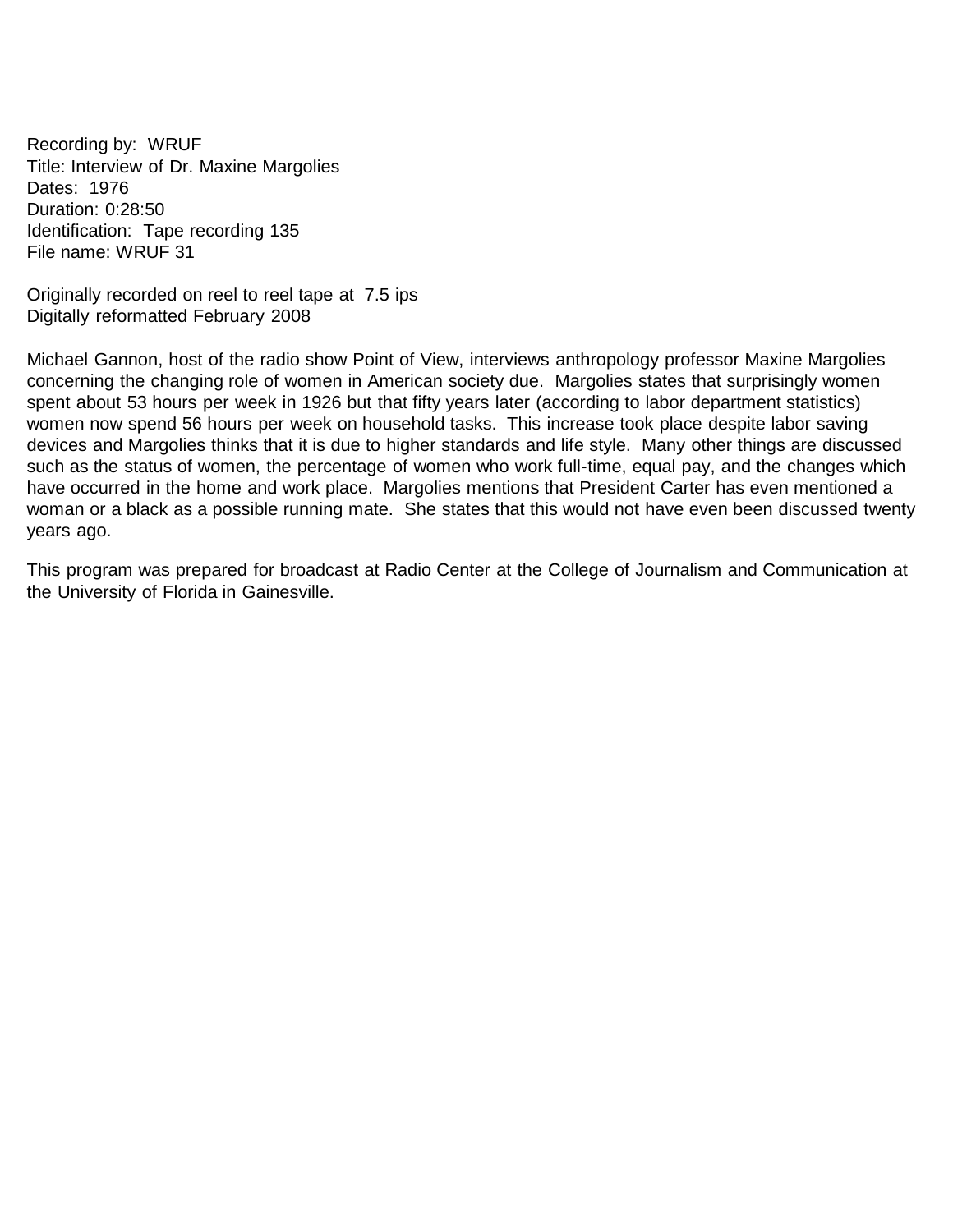<span id="page-18-0"></span>Recording by: WRUF Title: "Point of View" Interview of Erich Farber Dates: July 5, 1976 Duration: 0:28:28 Identification: Tape recording 136 File name: WRUF 32

Originally recorded on reel to reel tape at 7.5 ips Digitally reformatted in February 2008

The program begins with program host Michael Gannon quoting M. King Hubbard that the United States is running low on natural gas and oil and will soon exhaust these resources. Gannon says that Americans are listening to this and are beginning to consider other sources of energy including sun power. Gannon's guest is Dr. Erich Farber, professor of mechanical engineering and director of the solar energy lab and the energy conservation lab at the University of Florida. Throughout Farber answers Gannon's questions about solar energy, the solar house on the UF campus, the equipment, and the availability of that equipment.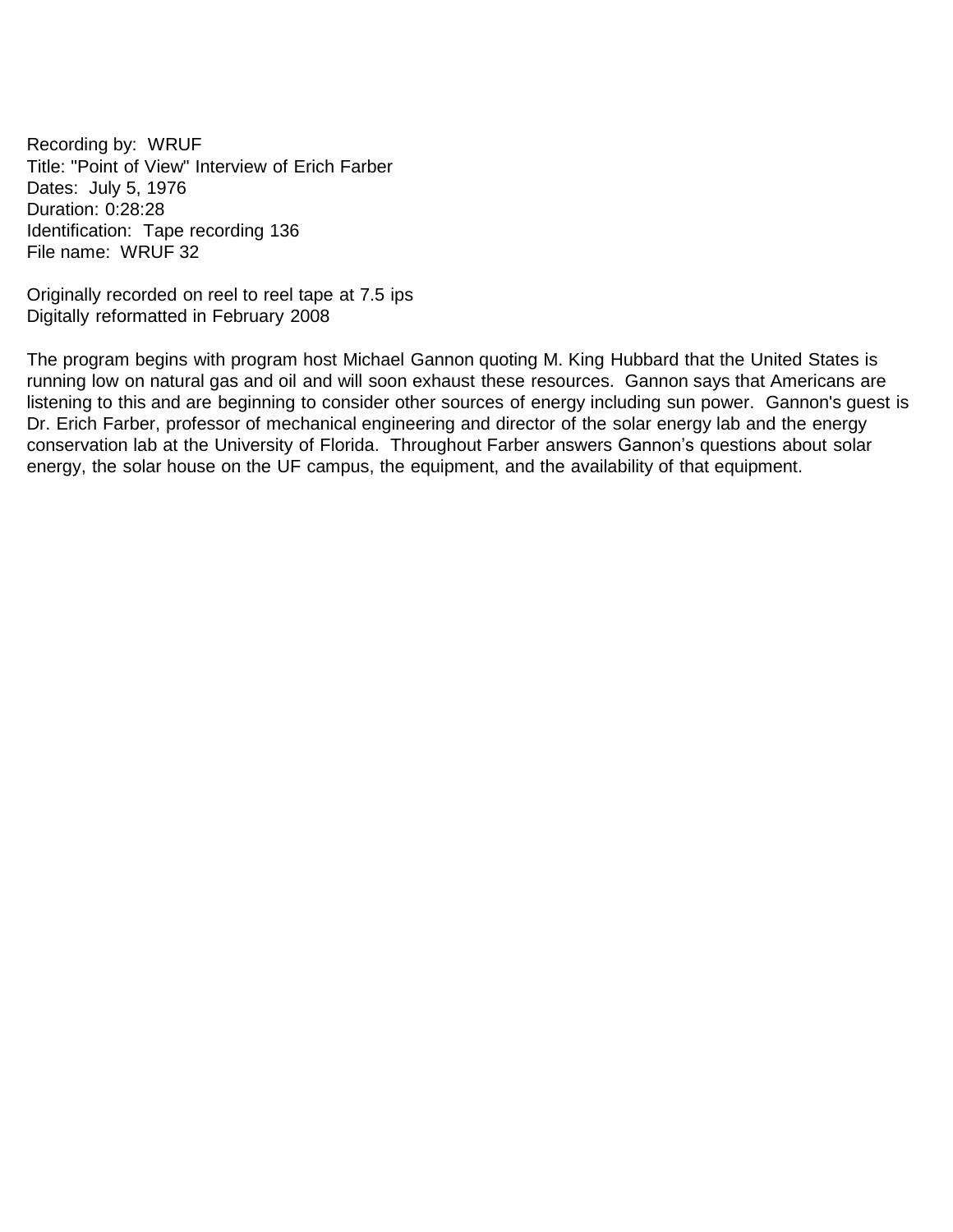<span id="page-19-0"></span>Recording by: WRUF (Gainesville, Florida) Title: Point of View: Interview of Dr. Wilse Webb Dates: 1975 Duration: 0:27:31 Identification: Tape recording 137 File name: WRUF 33

Originally recorded on reel to reel tape at 7.5 ips Digitally reformatted in February 2008

This tape is a recording of the series "Point of View." The host is Dr. Michael Gannon and the guest is Dr. Wilse Webb a professor of psychology at the University of Florida and an internationally known authority on sleep. Gannon begins by mentioning Webb's book Sleep: The Gentle Tyrant (1975). Webb answers questions about the nature of sleep, why we need to sleep, how much sleep is needed, why some people have difficulty sleeping, and the nature of dreams. She also talks about encephalogram (EEG) studies on brain waves and dream states.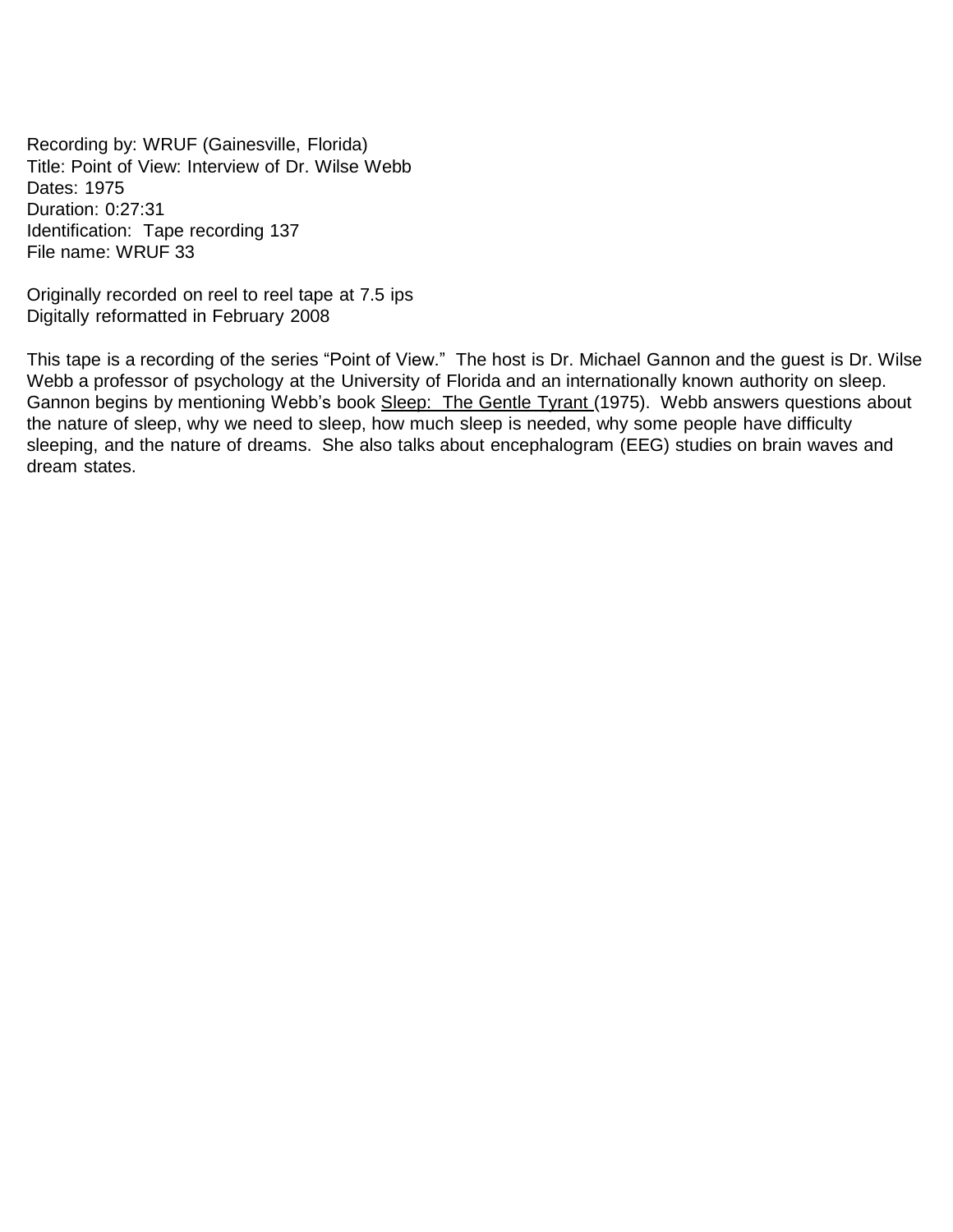<span id="page-20-0"></span>Recording by: WRUF (Gainesville, Florida) Title: Point of View: The Place of Women in American Society Dates: ca. 1975 Duration: 0:28:30 Identification: Tape recording 138 File name: WRUF 34

Originally recorded on reel to reel at 7.5 ips Digitally reformatted in February 2008

This tape is from the series Point of View and the theme was the place of women in American society. In this program Dr. Michael Gannon interviews guests Dr. Irene Thompson, associate professor of English, and Dr. Mary Ellen Caldwell, professor of law. Many issues are discussed such as salaries for women, the role of Affirmative Action and how this has mandated equal pay for equal work, the paradox of legal redress and the decreasing numbers of women seeking positions which require a higher level of education, the effect equitable salaries has had on the family and the role of men as fathers and husbands, and the importance of the Equal Rights Amendment (ERA).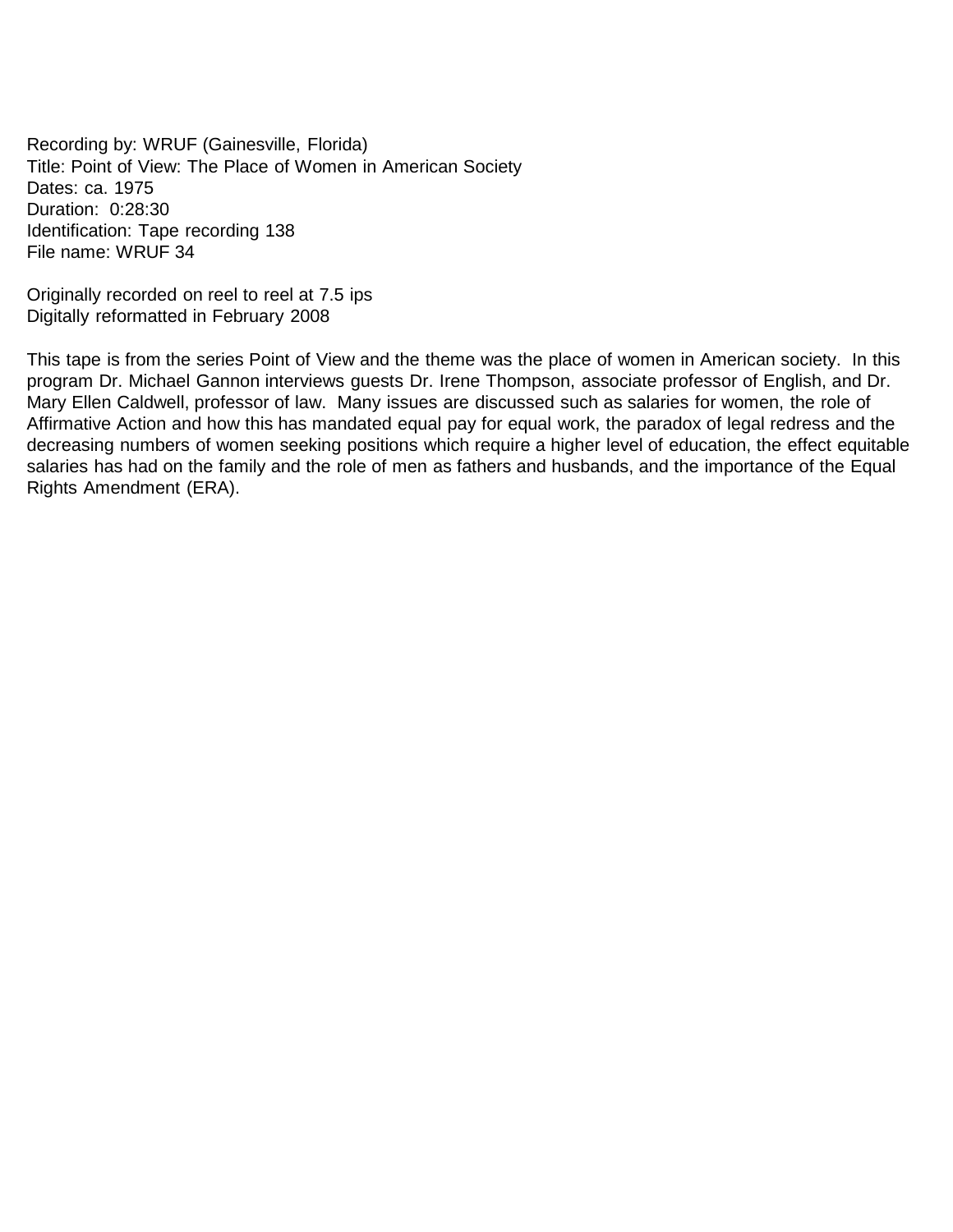<span id="page-21-0"></span>Recording by: WRUF (Gaineville, Florida) Title: Point of View: Interview of Richard Hiers Dates: ca. 1975 Duration: 0:28:28 Identification: Tape recording 139 File name: WRUF 35

Originally recorded on reel to reel tape at 7.5 ips Digitally reformatted in February 2008

A recording of program #37 in the Point of View series. The topic is entitled "The Bible and Modern Research". Dr. Michael Gannon interviews Dr. Richard Hiers, professor of religion at the University of Florida. They discuss the revolution in scripture study in both the old and new testaments over the past 100 years. Gannon also asks Hiers about the position of the Department of Religion at UF and Hiers explains that there is not an attempt to teach a particular view but rather to try to teach students about the events that precipitated biblical faith. Toward the end of the program they talk about some of the important developments such as the discovery of the Dead Sea Scrolls and archaeological excavations.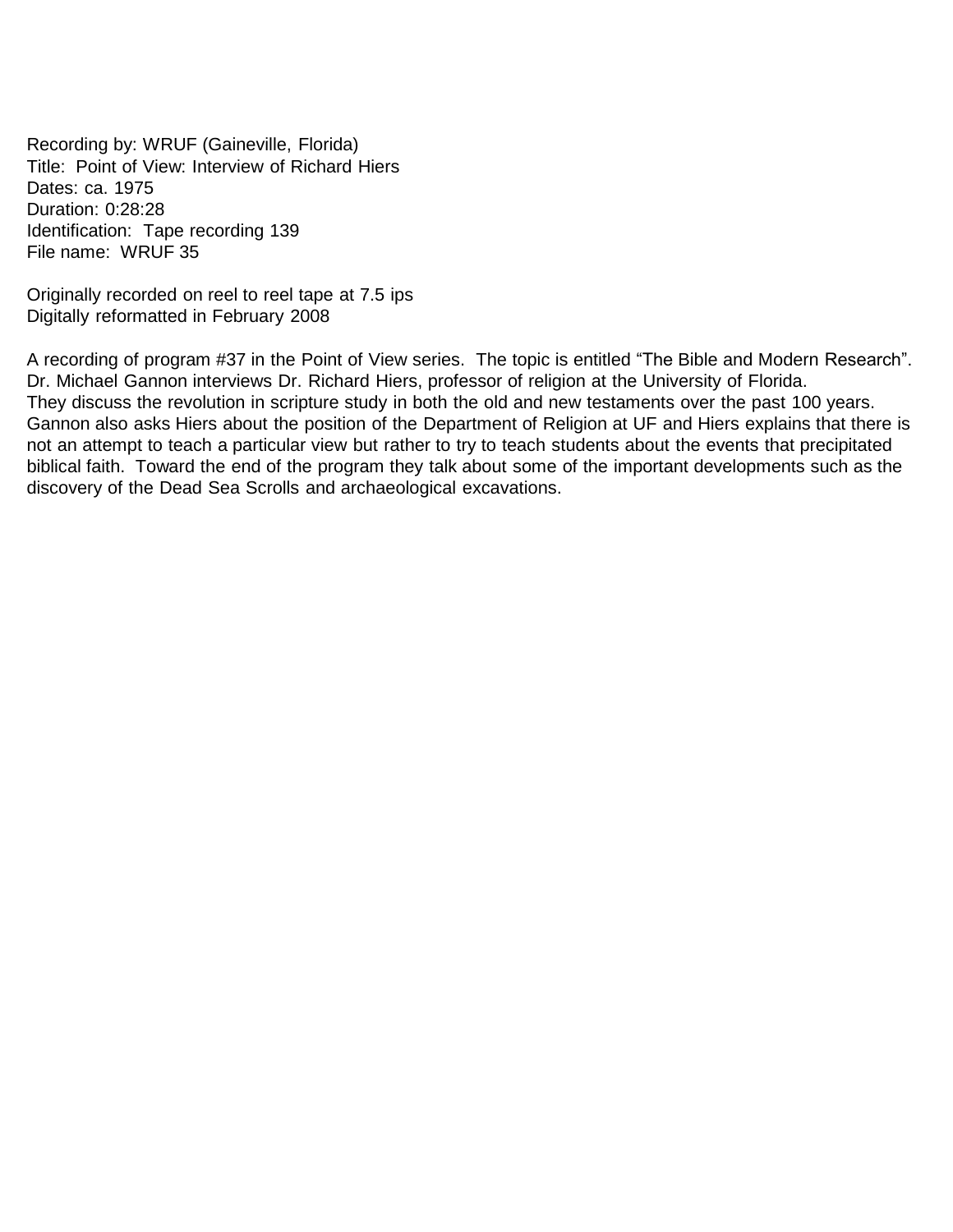<span id="page-22-0"></span>Recording by: WRUF (Gainesville, Florida) Title: Inauguration of UF President J. Hillis Miller Dates: March 5, 1948 Duration: 0:45:50 Identification: Tape recording 140 File name: WRUF 36

Originally recorded on reel to reel tape at 7.5 ips Digitally reformatted in February 2008

The tape begins with J. Hillis Miller's Inaugural Address. The preceding events are missing. Miller begins his speech by mentioning Florida's good economic health. He mentions the huge growth in enrollment in higher education and he outlines three areas of development to meet this need. He then focuses on the University of Florida and stresses the needs which must be met such as the construction of new buildings. In particular he mentions the plans to build a new chemistry building as well as six new dormitories. Miller also suggests that not just buildings are needed to have a great university but the university also has to be a great cultural center. After his speech concludes the conferring of honorary degrees takes place. Five were awarded but the first two are missing from the tape. The citation to Governor Millard F. Caldwell, the singing of the Alma Mater, the Benediction, and the Recessional conclude the tape.

The sound quality is not good especially near the end of the tape when there is a lot of cracking and popping sounds.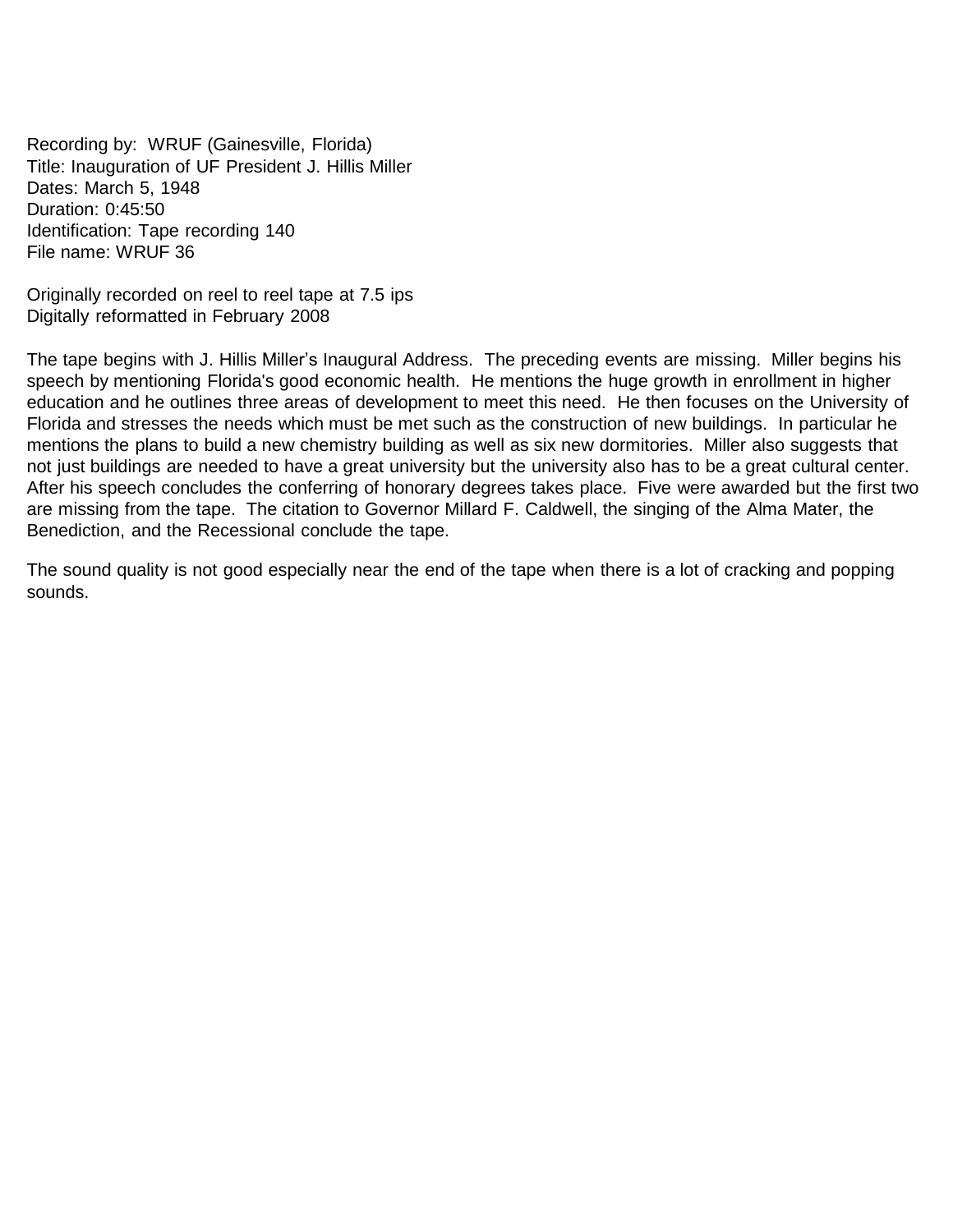<span id="page-23-0"></span>Recorded by: WRUF (Gainesville, Florida) Title: Visit of Vice President Nixon to the University of Florida Dates: 1960 Duration: 00:96:72 Identification: Tape recording 141 File name: WRUF 37

Originally recorded on reel to reel tape at 7.5 ips Digitally reformatted in February 2008

This tape documents the visit of Vice President Richard M. Nixon to the University of Florida campus in the fall of 1960. It begins with his arrival at the Gainesville airport where he is welcomed by UF President J. Wayne Reitz, student body president Joe Ripley, Hugh Edwards, and Gainesville mayor S. J. "Red" Atkins. The UF band plays and the announcer comments on the delay of the flight, Nixon's itinerary for the evening, and what is occurring at the airport. Nixon speaks briefly to those gathered to greet him.

Nixon had been invited to the University of Florida as a part of the speakers' series which was held in the Florida Gymnasium. Nixon tells the audience that with President Reitz's approval he has asked that the format be changed and that he will answer questions from five distinguished panelists rather than give a speech as he felt it would be more informative. The five panelists included Dr. Lyle McAlister (the head of the History Department), Sandra Dennison (president of the Women's Student Association), Ralph Turlington (state legislative representative), Joe Ripley, and Dr. Kenneth Black (professor in the College of Law). Each asks a question which is related to current events in the United States such as the Commission on Civil Rights, summit talks and world peace, the role of the World Court, the recent settlement of the steel strike, the role of the federal government in education, and civil rights. The questions and answers provide an interesting historical perspective.

The session concludes with Nixon mentioning his optimism about the role young people will play in the future and he thanks the audience for their patience. Reitz thanks Nixon and then presents Pat Nixon to the audience. The announcer, Rex Anthony, gives a few concluding remarks and further states that the broadcast was live from the Florida Gymnasium before an audience of about 10,000. He mentions that Nixon was accompanied on this trip by his wife and by Herb Kaplow of the National Broadcasting Company (NBC).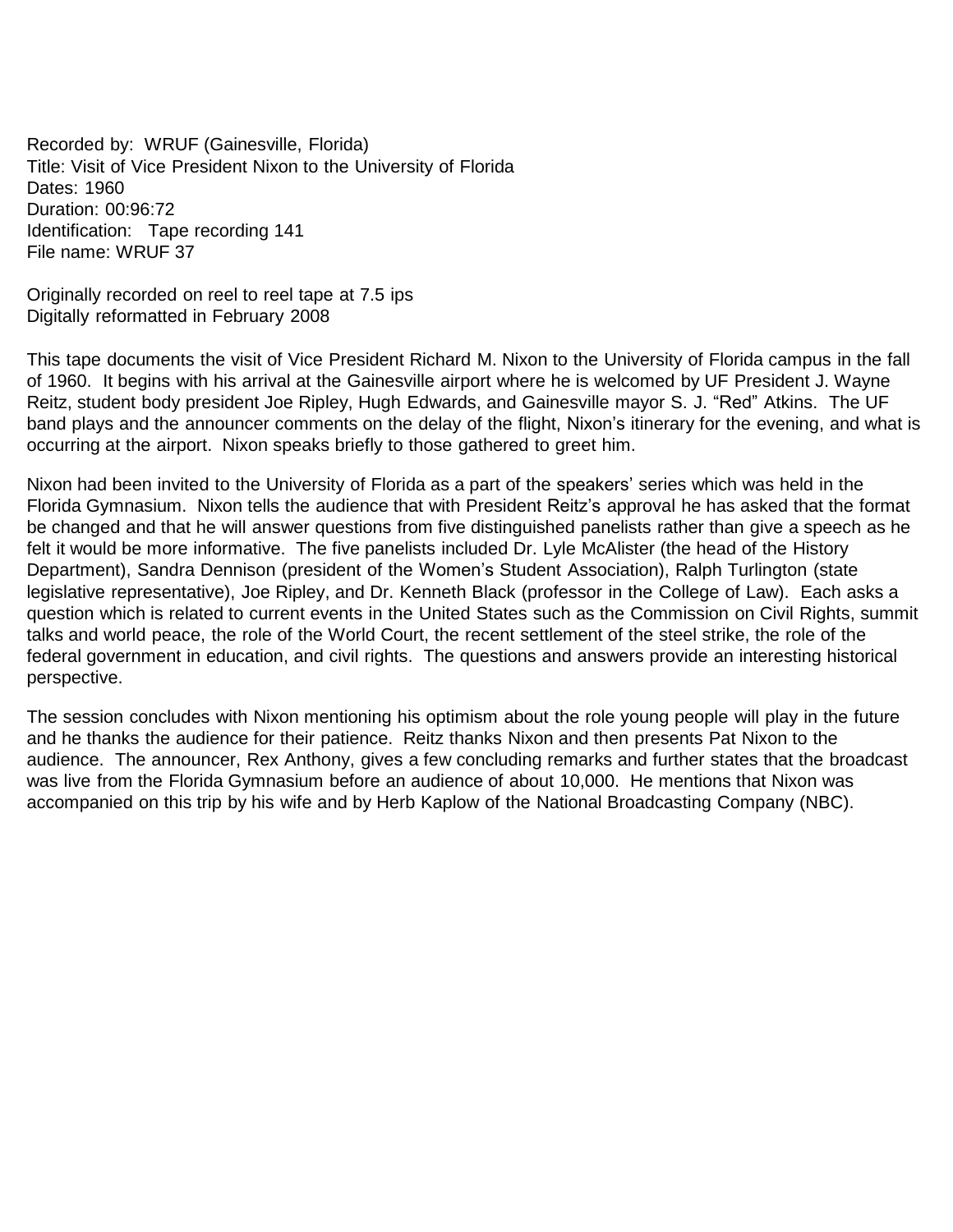<span id="page-24-0"></span>Recorded by: WRUF (Gainesville, Florida) Title: Tigert Hall Dedication Date: October 15, 1960 Duration: 00:47:60 Identification: Tape recording 142 File name: WRUF 4

Originally recorded on reel to reel tape at 7.5 ips Digitally recorded in February 2008

The tape is a presentation of the naming ceremony for the administration building honoring former University of Florida President John J. Tigert. The ceremony took place on the lawn in front of the new building. Because the street is adjacent to the lawn there is a fair amount of traffic noise throughout the ceremony.

President J. Wayne Reitz's voice is first heard welcoming people. Dr. U.S. Gordon gives the invocation and then Dr. Reitz introduces Charles Archibald Robertson. Robertson relates Dr. Tigert's many achievements at the University of Florida. The speakers who follow are each introduced by President Reitz. They include Mr. Raymer Maguire, Dr. Madison Sarrett, and Mr. J. J. Daniel. The Phi Delta Theta sings one of their fraternity songs in honor of their fellow member, Dr. Tigert, but the singing can barely be heard. Dr. Tigert asks that Reitz recognize Klein Graham who has contributed so much to the University and Dr. Reitz does so. The ceremony concludes with a short benediction by U.S. Gordon.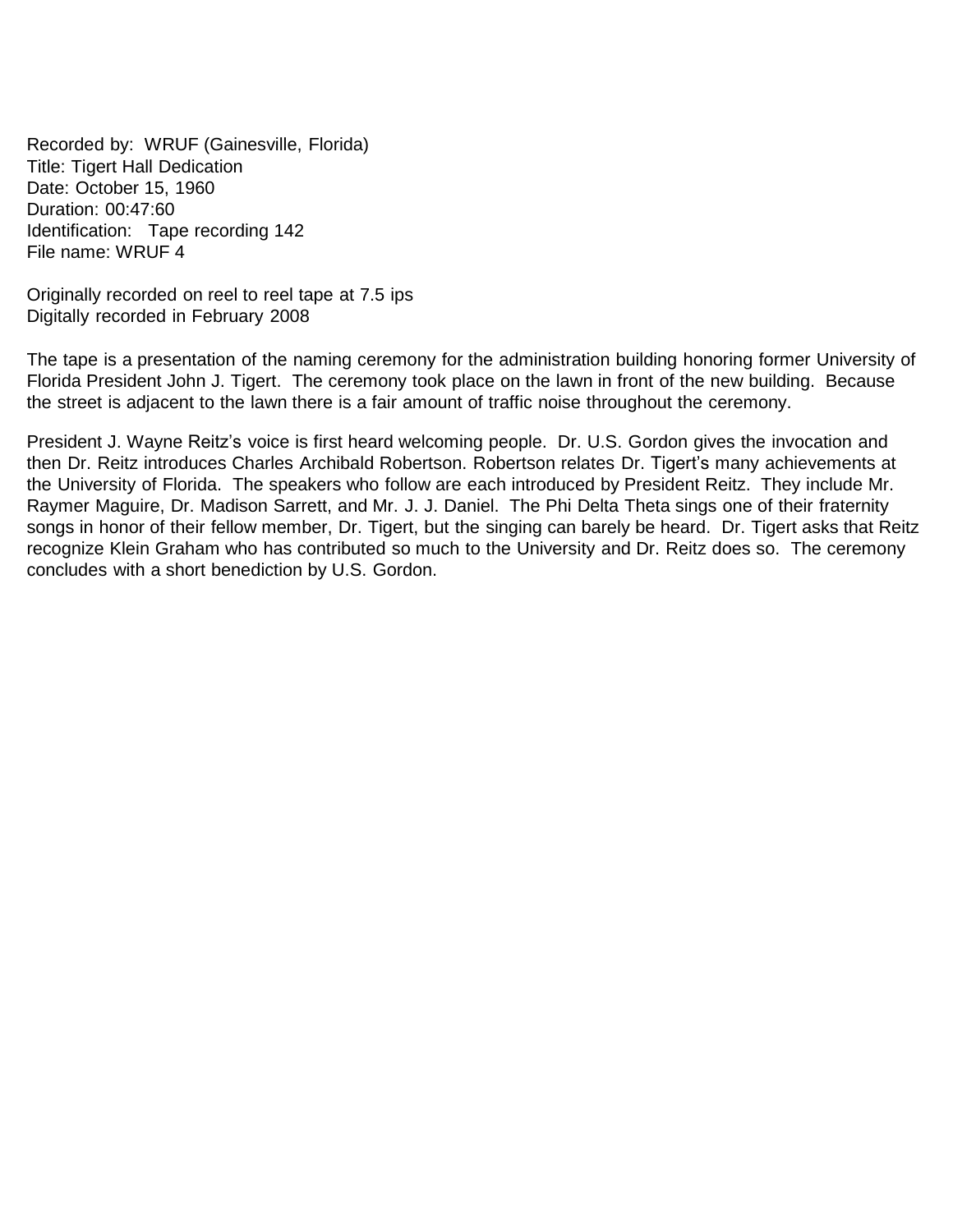<span id="page-25-0"></span>Recorded by: WRUF Title: "Electric Man and the End of the Neolithic" – Marshall McLuhan Dates: July 23, 1965 Duration: 0:89:71 Identification: Tape recording 143 File name: WRUF 5

Originally recorded on reel to reel at 7.5 ips Digitally reformatted on February 2008

This lecture was the fourth in a series of lectures sponsored by the University College in 1965.

McLuhan's talk focused on how electonic communications from the telegraph to television radically changed our environment. Rather than a tool based culture (where tools were an extension of the human body) we became an information based one. In the very beginning of his lecture he mentions the disappearance of the story line and any unifying connection. The novel Ulysses by James Joyce and newspapers are given as examples of this phenomenon. He mentions the role of artists which is to create anti-environments to enable people to perceive their environment because otherwise the environment is invisible to them. The sudden leap out of the Neolithic Period with its fragmented technologies into an integral world of circuitry is as drastic a leap as man has taken in any period of evolution. McLuhan concludes by saying that until now there has been no strategy to cope with the advent of a new technology. Following his talk a question and answer period follows which is interesting.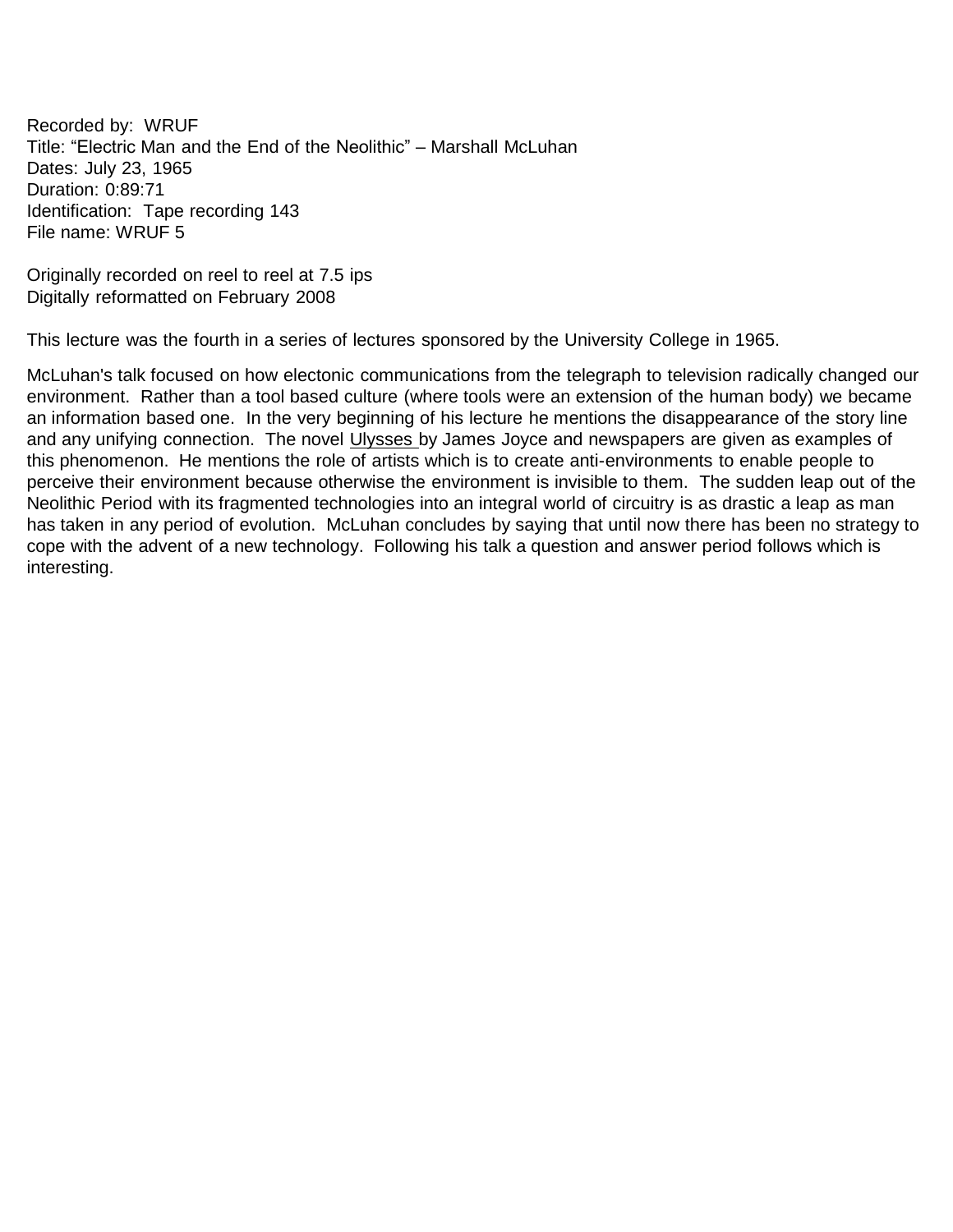<span id="page-26-0"></span>Recording by: WRUF Title: Inauguration of J. Wayne Reitz Dates: February 17, 1955 Duration: 0:12:31 Identification: Tape recording 144 File name: WRUF 21

Originally recorded on reel to reel tape at 7.5 ips Digitally reformatted on February 2008

This is a short tape with excepts from the inaugural ceremony of J. Wayne Reitz and the installation of him as President of the University of Florida. Fred H. Kent, chair of the Board of Control presides. President Reitz speaks and his address consists of two short excerpts. He mentions the three things a university should undertake and he expands on each of them. The tape concludes with Reitz mentioning the problem of increasing enrollment and that quality should not be sacrificed. He suggests that there is an urgent need to support a sound program of junior colleges.

See also Moving Image [Collection](https://www.uflib.ufl.edu/spec/archome/MIC7.htm) 7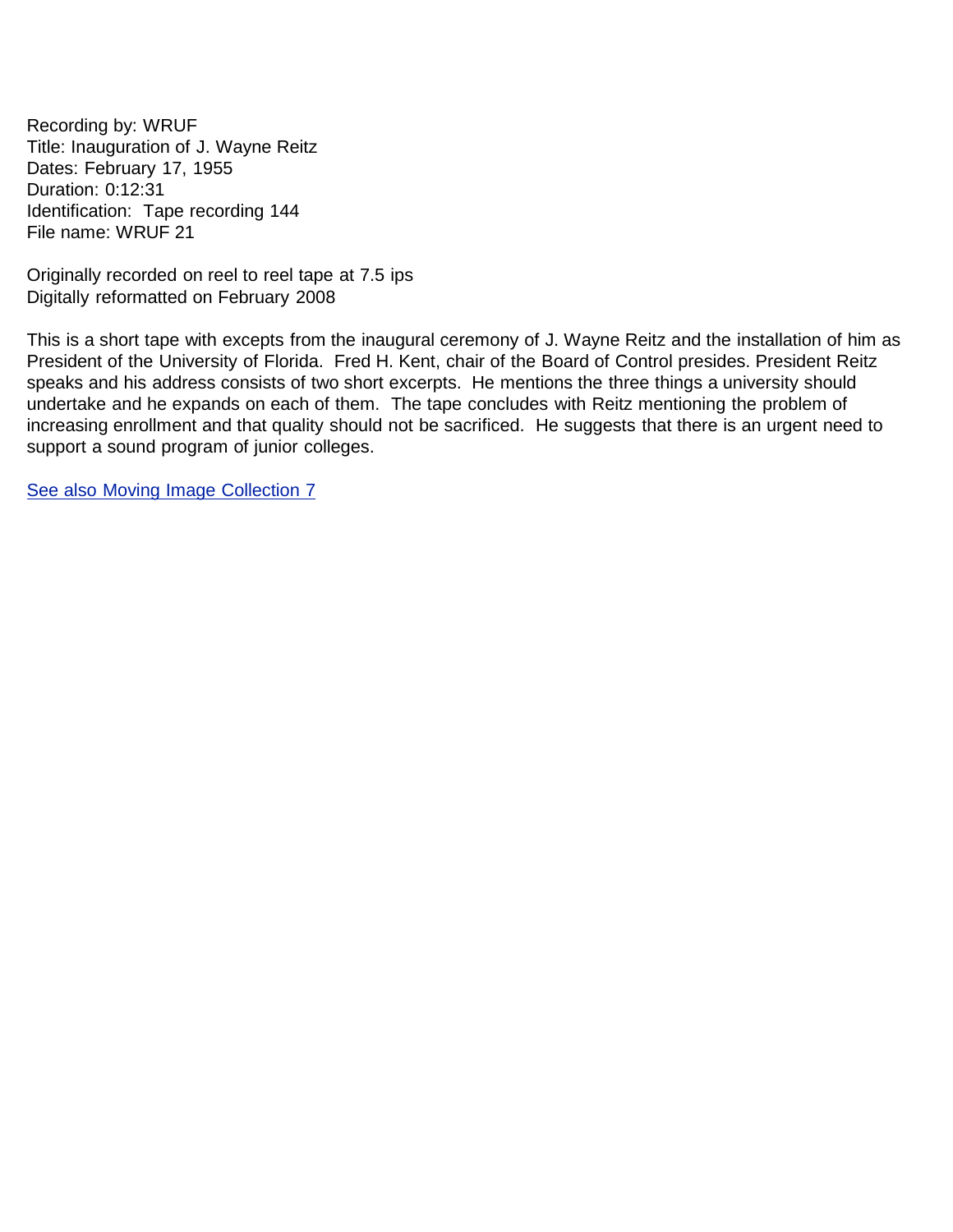<span id="page-27-0"></span>Recording by: WRUF Title: Robert Frost in Gainesville Dates: March 23, 1967 Duration: 0:55:05 Identification: Tape recording 145 File name: WRUF 22

Originally recorded on reel to reel tape at 7.5 ips Digitally reformatted on February 2008

Michael E. Wayda interviews Dr. Archie Robertson, professor emeritus of English, who had been a friend of the poet Robert Frost. Wayda asks a number of questions regarding Frost's poetry and Robertson's friendship with the poet. Robertson first became aware of the poetry of Robert Frost when he was a senior at the University of Florida (1914 and 1915). He first met Frost in 1938 when Frost read his poetry to a small group of faculty and students in a room on the second floor of the Florida Union.

Frost lived in Gainesville but left soon after the sudden death of his wife and did not return until Robertson met with him a few years later in Boston at the request of Lesley, Frost's daughter, who was visiting in Gainesville at that time. From then on Robert Frost had a long association with the University of Florida from 1946-1960. He generally came every spring around March 10th or March 12th.

Robertson mentions Frost's love of walking in the woods and how he often walked from the Robertsons' cottage (where he was often their house guest) to campus. He mentions the visit Frost and he made to visit Marjorie Kinnan Rawlings after a bad accident she had. Robertson also talks about the outward demeanor of Frost and how affable he was.

A short interview with Mrs. H. G. Metcalf, who was principal of Kirby Smith Elementary School for twenty-one years, follows the Robertson interview. Mrs. Metcalf mentions how she met the Frosts and briefly relates how Lesley's two girls, Lee and Eleanor, were enrolled in Kirby Smith. She tells of the sudden death of Mrs. Frost from a heart attack and the shock it was to Robert her husband and how he would later come yearly to the University of Florida to read his poetry.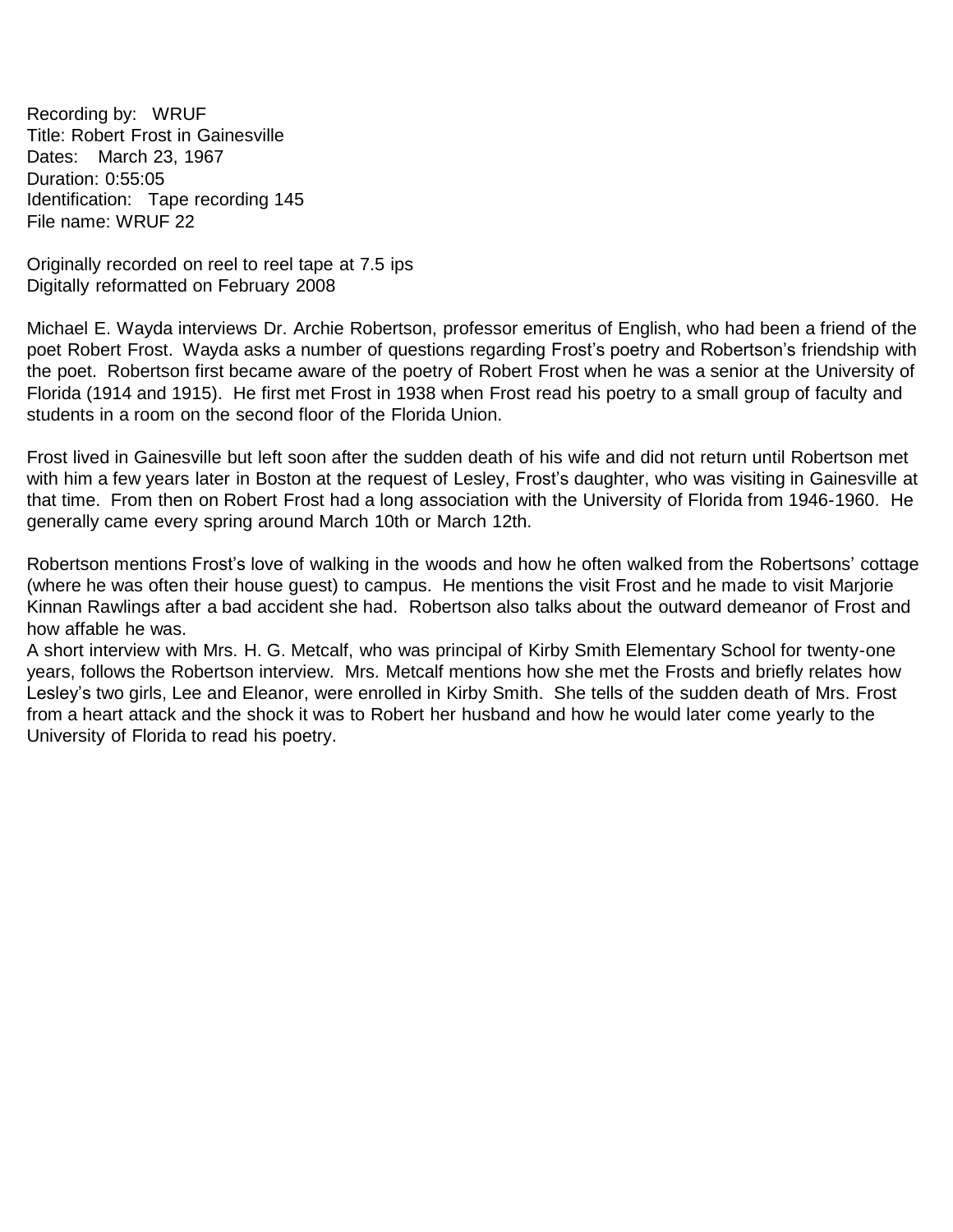<span id="page-28-0"></span>Recording by: WRUF Title: Arnold J. Toynbee – "The Role of the Generalist" Dates: 1965 Duration: 0:51:83 Identification: Tape recording 146 File name: WRUF 6

Originally recorded on reel to reel tape at 7.5 ips Digitally reformatted on February 2008

Byron S. Hollinshead comments about the University College lecture series and introduces Dr. Harry Philpott, Vice President of the University of Florida, who will introduce the speaker. Dr. Philpott comments on the great impact on the intellectual life of the world that the 10 volumes of A Study of History by Arnold B. Toynbee has had.

Arnold B. Toynbee first says he wants to add to the title of his talk which now will be "The Role of the Generalist in the new world into which we are now moving". Since World War II many U.S. citizens are now working abroad and that they now need to know much more than their parents or grandparents knew. The configuration of the world has changed. In early history there were self contained groups which led life independently and often knew nothing about the existence of other groups of people. He states that all this has changed and that we are living in one and the same world. Even those groups still in a pre-civilization stage are rapidly being absorbed into the wider culture.

Toynbee states that ninety-nine percent of human history has so far been spent in a food gathering stage, one percent in the agricultural phase, and one-half of one percent in the civilization stage. He stresses the importance of remembering prehistory as knowledge of it is very important to our present day problems. Likewise it is important to have a general view of the universe. Specialization is important but one needs to acquire a general knowledge of science and the humanities.

A question and answer period follows his talk. The questions are related to his lecture. The last questioner asks if it is better for those abroad to be generalists. Toynbee suggests that it is and that one needs to have some knowledge about the people of the country where one is in order to better understand their state of mind. He mentions Vietnam and that everyone he has spoken with in America gives the American point of view but there is no discussion about how it would be viewed from the perspective of a Vietnamese person. He finally says that ordinary American citizens have to know a lot about the whole world. He ends with, "this is something quite new in American experience".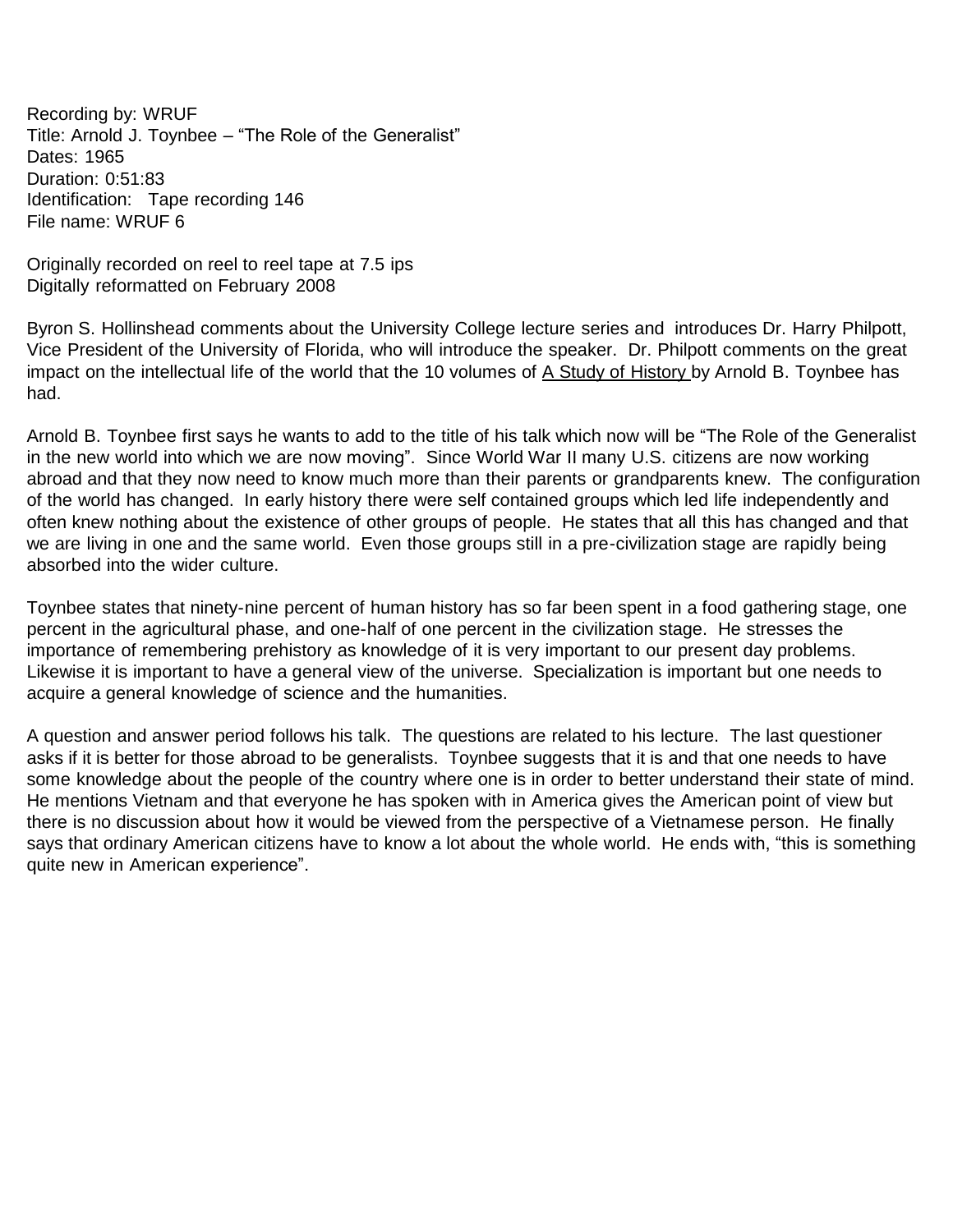<span id="page-29-0"></span>Recorded by: WRUF Title: Erskine Caldwell Lecture Dates: February 25, 1965 Duration: 0:74:93 Identification: Tape recording 147 File name: WRUF 8

Originally recorded on reel to reel tape at 7.5 ips Digitally reformatted on February 2008

At the beginning of the tape a woman welcomes people and states that the Forums Committee of the Florida Union Board has brought outstanding political and literary speakers to the UF campus for the series. She then mentions the background and achievements of the guest speaker, the title of his talk "Out of the Caldwell Workshop", and then introduces Mr. Erskine Caldwell to the audience.

Caldwell begins his talk with several amusing stories. He then mentions his own writing history and how his acquisition of a typewriter, when he was in high school, formed a continuing thread in his writing career. He mentions how the typewriter is both a symbolic and practical tool. Several stories are related about his experiences carrying a typewriter with him at all times in the United States and around the world. The first story is an account of renting a room in a hotel in Baltimore. He then launches into a discussion of literature and the ability to discern the difference between good and bad writing. If one reads only predigested books then one cannot learn to tell the difference. According to Caldwell such acceptance encourages intolerance. He feels that the more a person learns the more tolerant he becomes. He suggests that students today should be given more credit than they have been for the progressive changes introduced into American life. Finally he mentions the matter of censorship and briefly mentions his own experiences with having to defend his writings in court.

He closes by mentioning the hope that young writers will base their fiction on good old rousing story telling and hopes that you will be among them. There is a question and answer period but only one question is asked and then the woman who introduced Caldwell asks attendees to come to the reception for Mr. Caldwell in the Bryan Lounge.

A second part of the talk is included on the tape. Duplication is found in the first and last parts but the middle portion of his talk concerns what makes a writer and why a person decides to write. The rest of the tape then is a duplication of the earlier part of the tape in which he talks about the typewriter.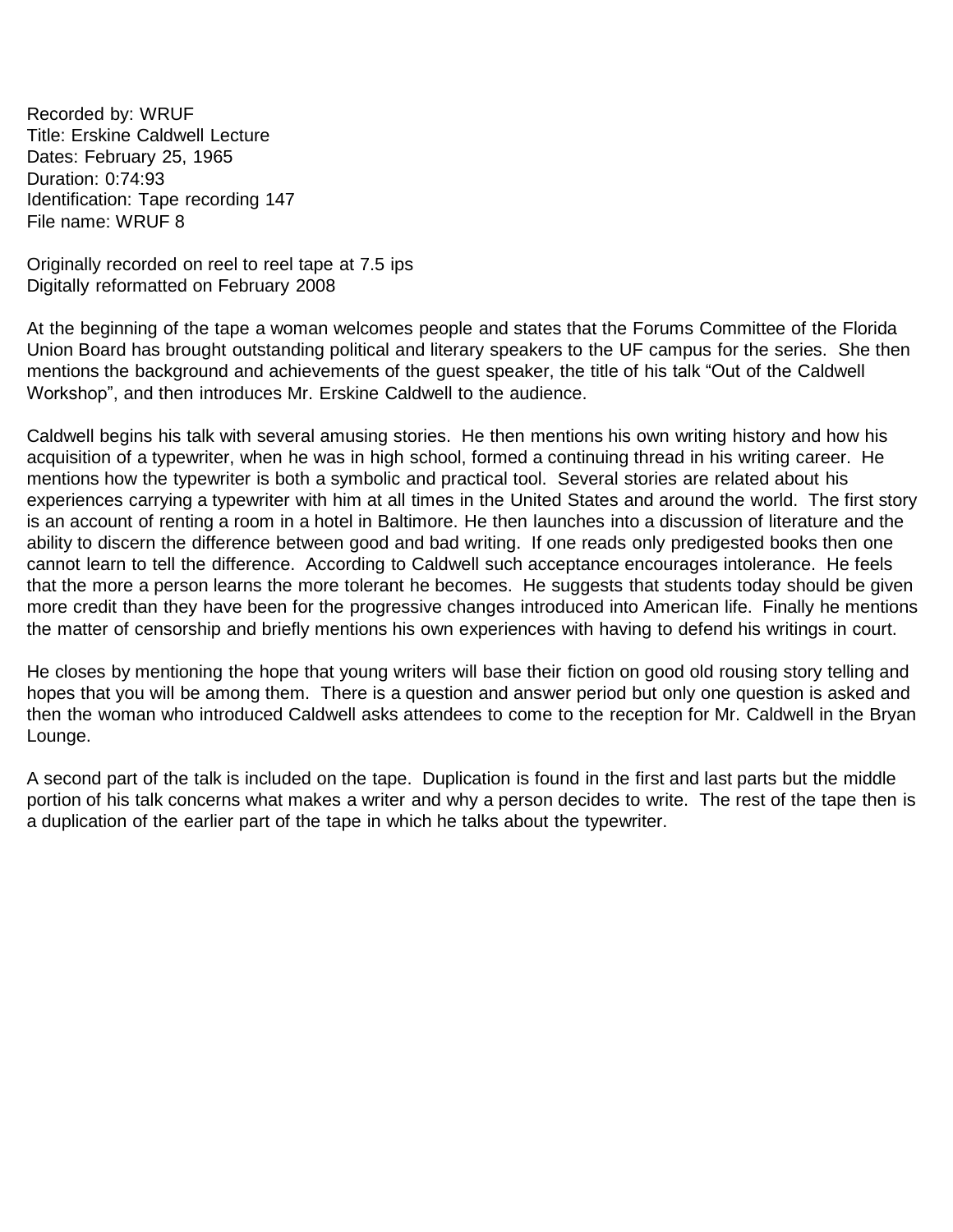<span id="page-30-0"></span>Recorded by: WRUF Title: Vice President Hubert Humphrey Speech at the FBK Banquet Dates: 1966 Duration: 0:32:52 (0:57:34) Identification: Tape recording 148 File name: WRUF 9

Originally recorded on reel to reel tape at 7.5 ips Digitally reformatted on February 2008

The tape begins with Vice President Hubert Humphrey thanking dignitaries present. Most of the early part of Humphrey's talk is a series of jokes and humorous asides.

Vice President Humphrey then begins his more serious address. He commends President Reitz , the Board of Regents, the governor, the legislature, and the great citizens of the state of Florida in having expanded and improved one of the great universities in America. He mentions the dedication of the new law school and the fine health center.

He then speaks about the political scene and mentions the trip of President Johnson to Thailand and how important it is to focus attention on Asia. We need to impress upon those who threaten their neighbors in Asia that we will in concert with others resist their aggression. The President has said that the central principle of his administration is reconciliation and Humphrey expands on this theme. He mentions that people need hope and that the Alliance for Progress can do for Latin America what the Marshall Plan did for western Europe. War is more costly than any aid and America needs to lead but needs cooperation from other nations. He mentions how our economy is the miracle of the world and that it was not government which did this alone but rather the partnership of government, business, labor, and the university. Thus it is important that investments are made in health, training, cities, retraining, and equality in the ballot.

Finally he mentions the challenge we are facing today in the proliferation of nuclear weapons and that the highest national priority is that of the nuclear non proliferation treaty. He concludes his talk with thanks for his being here and he praises Florida Blue Key.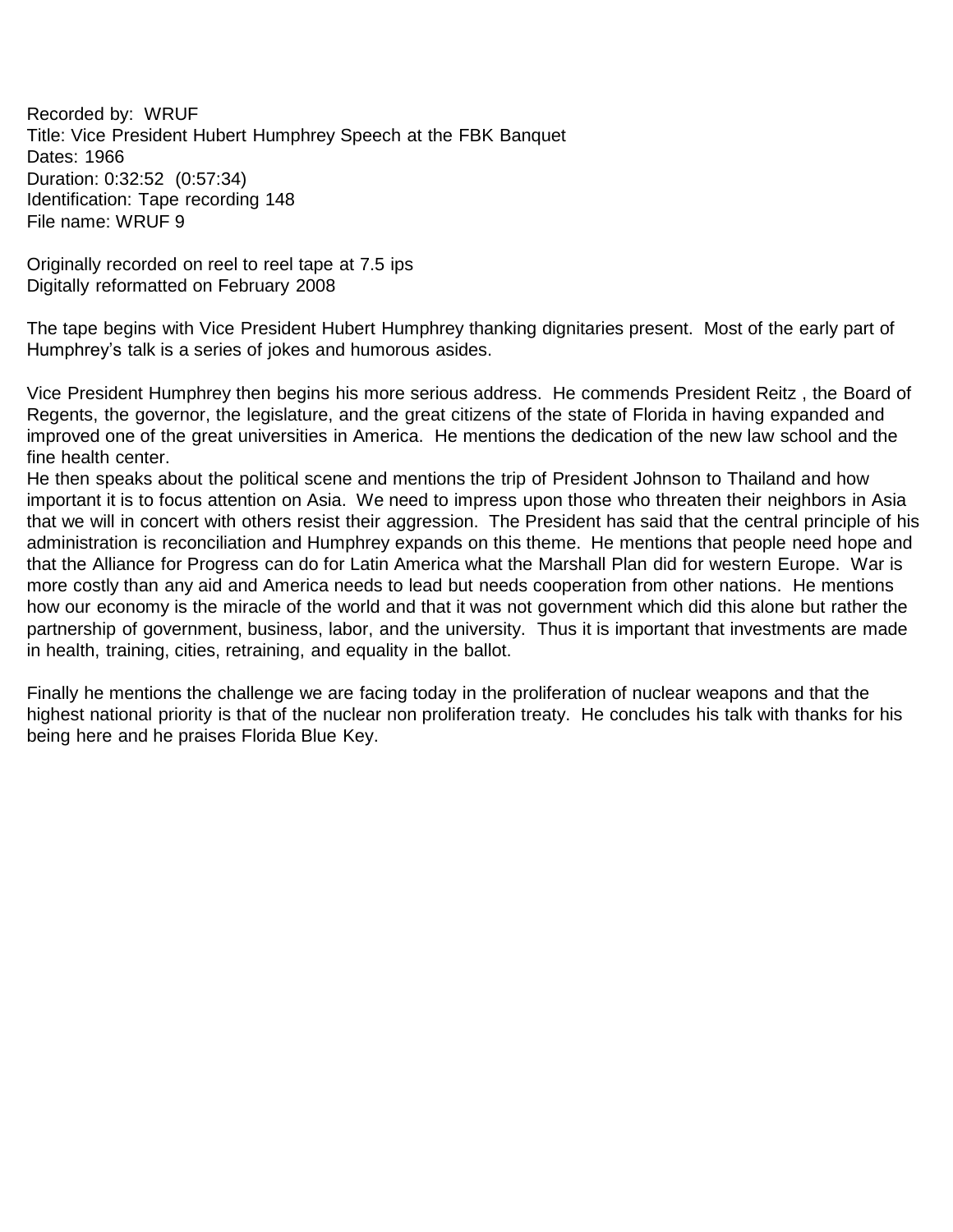<span id="page-31-0"></span>Recording by: WRUF Title: Florida Future: Manning Dauer interview Dates: ? Duration: 0:14:10 Identification: Tape recording 149 File name: WRUF 12

Originally recorded on reel to reel at 7.5 ips Digitally reformatted on February 2008

Herschel Connor introduces the program Florida Future produced by Radio Center and the University of Florida in cooperation with the Altrusa Club of Gainesville. Manning Dauer, the chair of the Department of Political Science and author of *Florida's Reapportionment Program,* is the guest on this program and Jack Detweiler is the interviewer. Throughout the interview Detweiler asks pertinent questions about problems in local government and distinctions between city and county government. Dauer answers the questions succinctly and knowledgeably. For instance, he suggests that the distinction between city and county is no longer valid particularly because both want and need the same goods and services.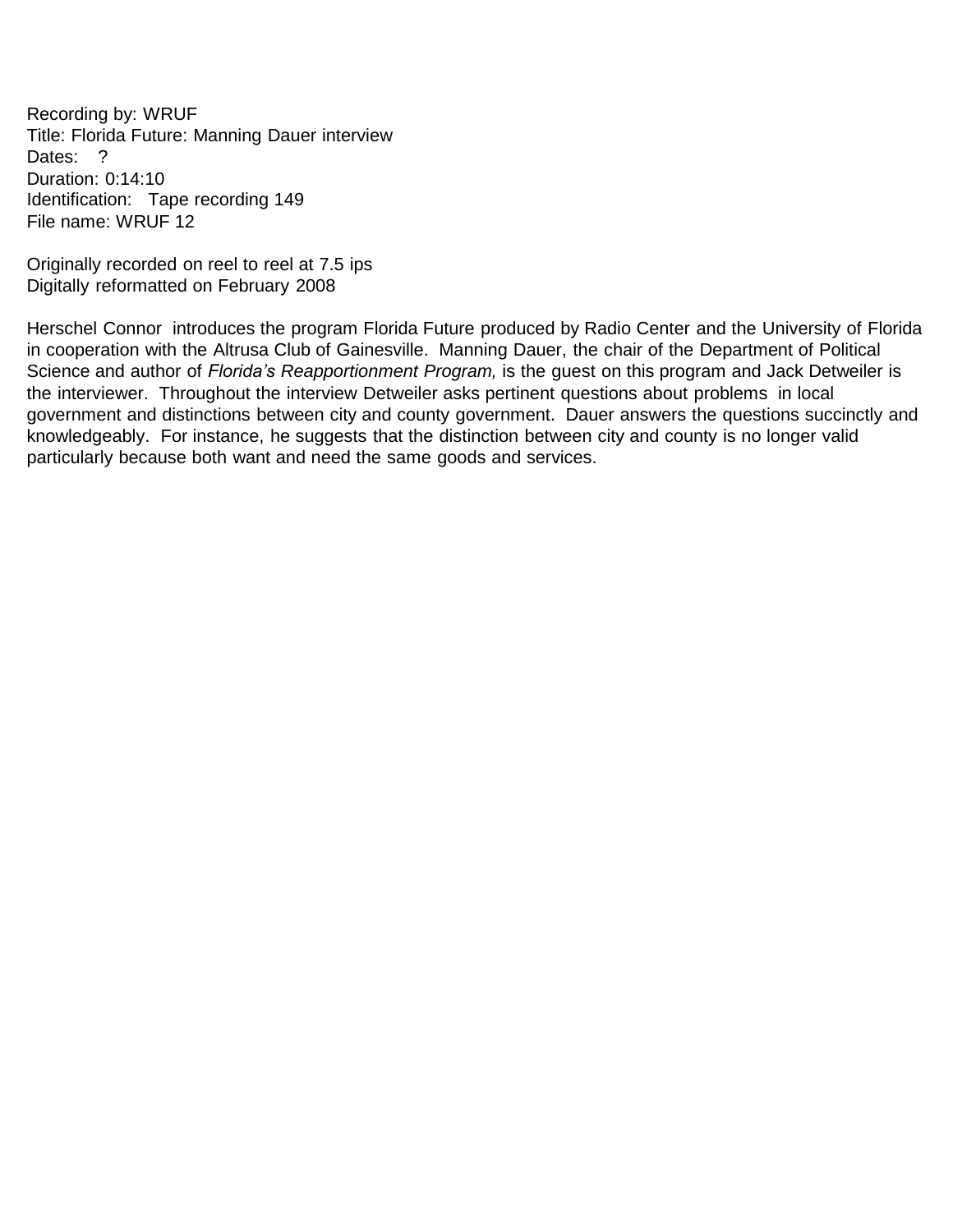<span id="page-32-0"></span>Recording by: WRUF Title: Religion in Life: Max Lerner Dates: January 1965 Duration: 0:29:40 Identification: Tape recording 150 File name: WRUF 13

Originally recorded on reel to reel tape at 7.5 ips Digitally reformatted on February 2008

The announcer states that this presentation is the final lecture in Religion in Life whose major theme this year was "The Enmities of Man". He then provides some background information about the noted speaker, Dr. Max Lerner. The title of Dr. Lerner's talk is, "The Five Revolutions in America". He mentions two types of revolution, the type which entails a seizure of power by direct action and the type which is an accelerated pace of change. He states that this is a new age which is computer geared and information driven and he hopes that it will not be a brave new world sucked dry of human values. His dream is of an emergent man who meets the challenges of his time with alertness but is not dehumanized. Lerner then begins to talk about the five revolutions. The first he discusses is that of weapons technology and his concern with nations stockpiling weapons so that their overkill capacity exceeds that of other nations. Eventually he mentions the second revolution that of technology. He makes a distinction between the tragic and the pathetic. The tape ends there and the concluding tape was not found.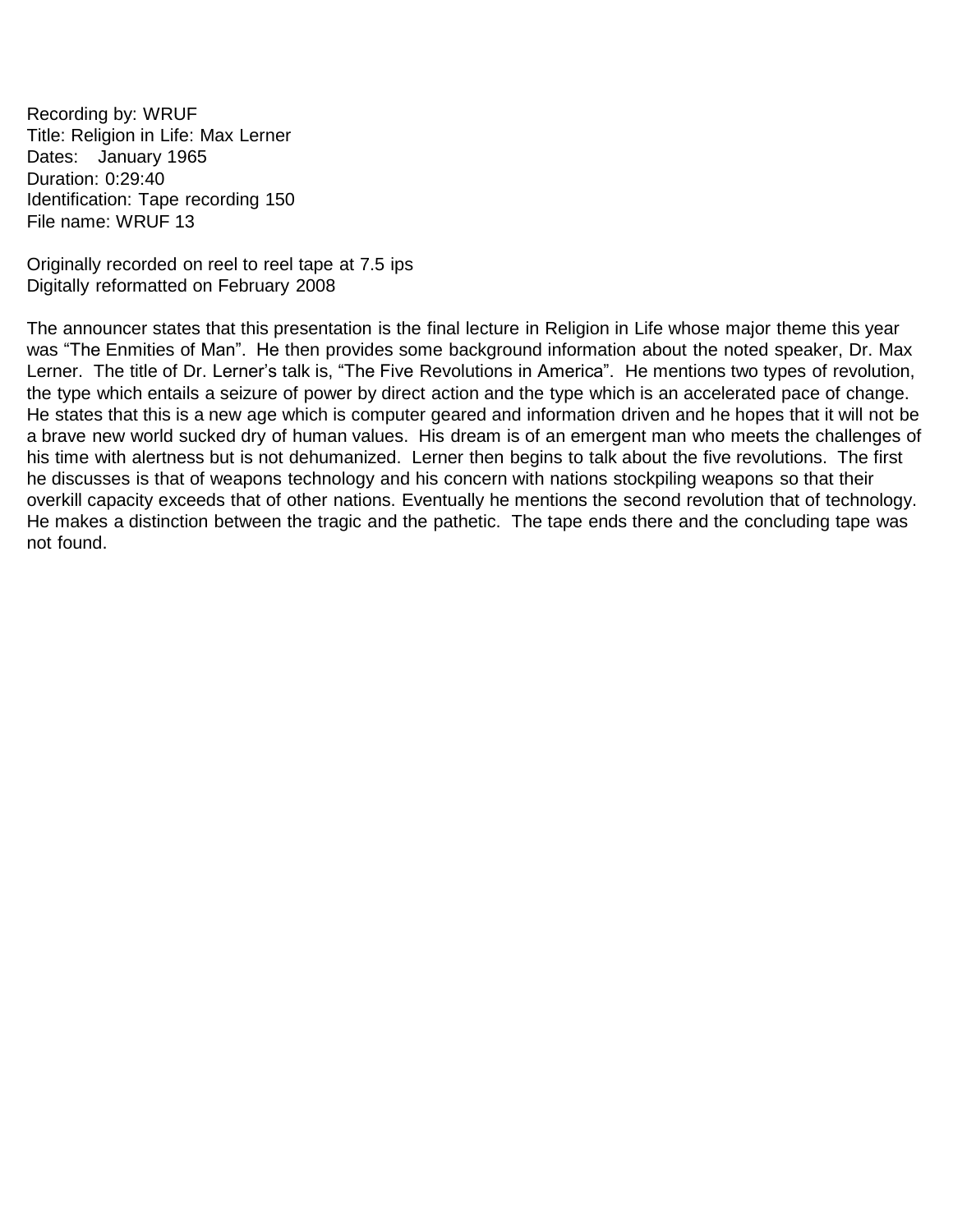<span id="page-33-0"></span>Recording by: WRUF Title: Norman Thomas speech Dates: February 20, 1963 Duration: 0:63:37 Identification: Tape recording 151 File name: WRUF 17

Originally recorded on reel to reel at 7.5 ips Digitally recorded on February 2008

A man is heard introducing Norman Thomas. He welcomes those present on behalf of the Unitarian Universalist Fellowship of Gainesville and the University Liberal Forum. He states that Thomas's talk is on "New Ways Toward Peace".

Thomas begins by stating that he wants to combat the idea that a great war is inevitable either because of fate or because of the wickedness of the secular world. He also wants to combat the idea that we are doing all we can do to avoid war. He mentions some of the reasons wars have been fought in the past and goes on to say that a nuclear war is unthinkable because of the devastation which would result. Thomas also mentions the garrison state and states that the worship of the great god military leads to the taking away of our basic rights. In order to have peace we need to do more such as work toward disarmament but that this is not the sole means to peace. We must substitute law for war which requires the strengthening of the United Nations. At the conclusion of his talk he pulls together four strands - disarmament, strengthening a federated authority such as the UN, a progressive attack on the crises of our own making, and disengaging from dubious commitments beyond our wisdom and strength - to create a lifeline to peace.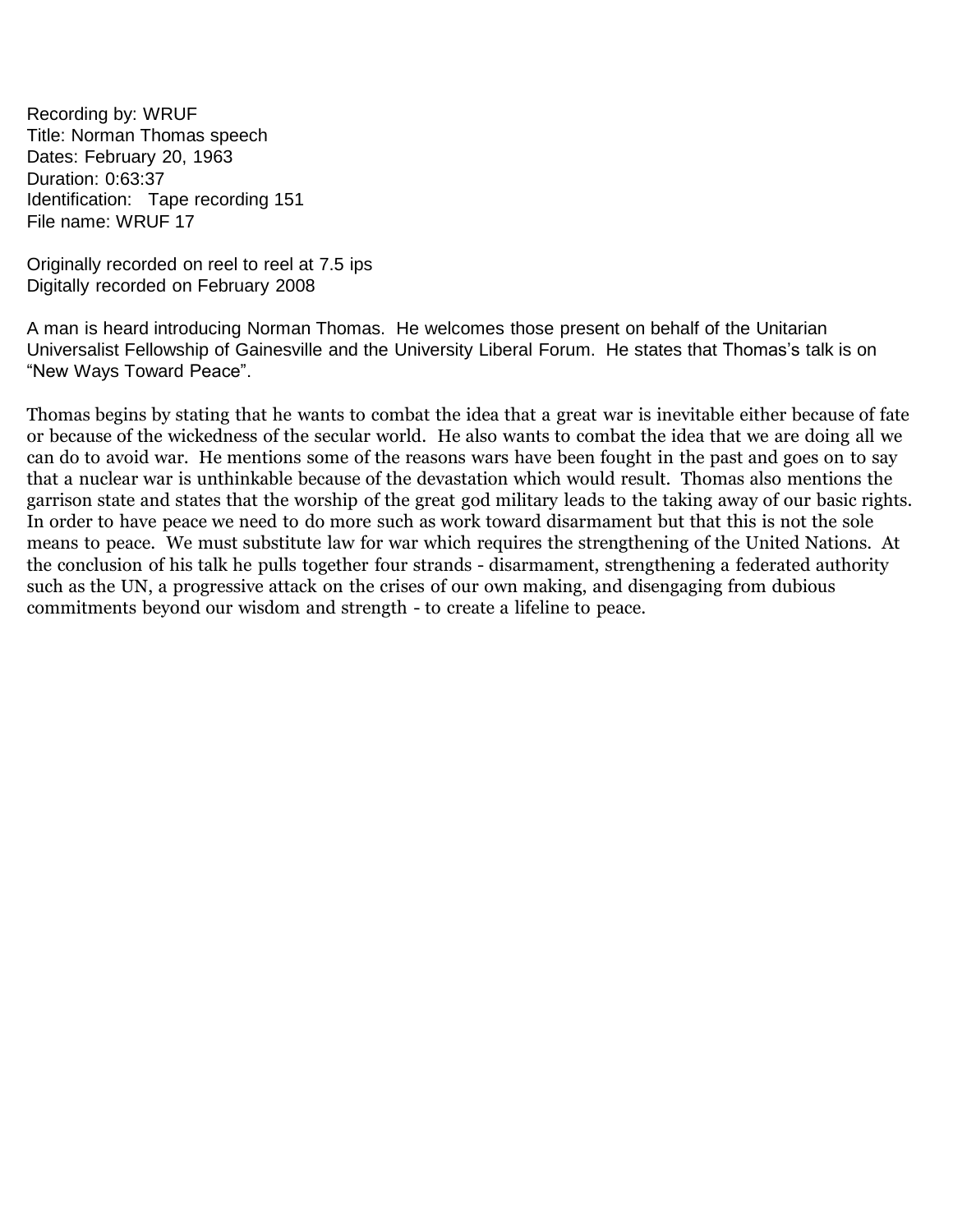<span id="page-34-0"></span>Recording by: WRUF Title: Vice President Lyndon B. Johnson speaks at the Florida Blue Key banquet Dates: October 27, 1961 Duration: 0.1.22.23 Identification: Tape recording 152 File name: WRUF 18

Originally recorded on reel to reel tape at 7.5 ips Digitally recorded on February 2008

James (Jim) Quincey, president of Florida Blue Key, begins the proceedings. He recognizes four professors who are to be commended for their academic contributions and Quincey asks the Honorable Spessard Holland to present the certificates. The four professors are: Robert E. Carson, Armin Henry Gropp, Ernest R. Bartley, and Ants Oras. Quincey then introduces the Toastmaster, former governor Fuller Warren. What follows is a very long introduction of distinguished banquet guests interspersed with comments both humorous and serious. Coach Ray Graves says a few words and President J. Wayne Reitz gives a short welcome. Finally Warren introduces Senator George A. Smathers who then introduces Vice President Johnson.

Johnson gives a fairly lengthy talk and he concentrates on the threat of communism and the Soviet Union. He emphasizes the strengths of America both militarily and economically. But Johnson suggests that the most effective tactic that the communists could use is to plant seeds of doubt so that Americans lose confidence in themselves. Toward the conclusion of his speech he mentions the young men who are putting on uniforms to serve their country. He concludes with a story and thanks to all.

Bob Gunn leads in the singing of the Alma Mater accompanied by Willis Bodine on organ.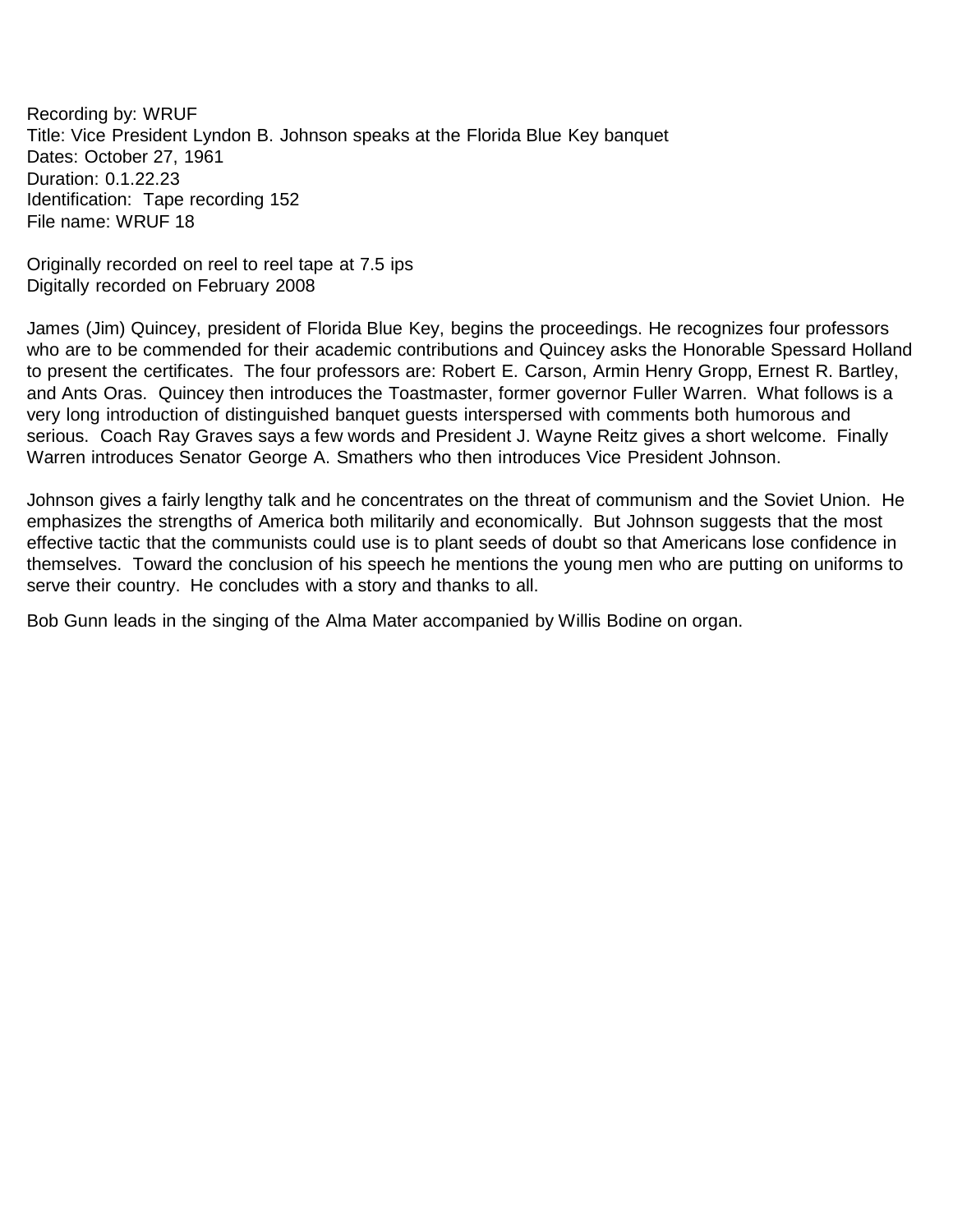<span id="page-35-0"></span>Recording by: WRUF Title: Florida Future: E. T. York and Florida Agriculture Dates: ca. 1970 Duration: 0:14:29 Identification: Tape recording 153 File name: WRUF 19

Originally recorded on reel to reel tape 7.5 Digitally reformatted on February 2008

E. T. York, the Provost of the Institute of Food and Agricultural Sciences (IFAS) is interviewed by Jack Detweiler. Detweiler asks E.T. York various questions about the state of Florida agriculture such as the trends, the effect of the program Operation DARE (Developing Agricultural Resources Effectively), the future of small farms, what role the University of Florida is playing, and other questions. The DARE program studied a ten year period from 1965-1975 and during the program York mentions that the program is at the halfway point so this radio program was probably broadcast around 1970.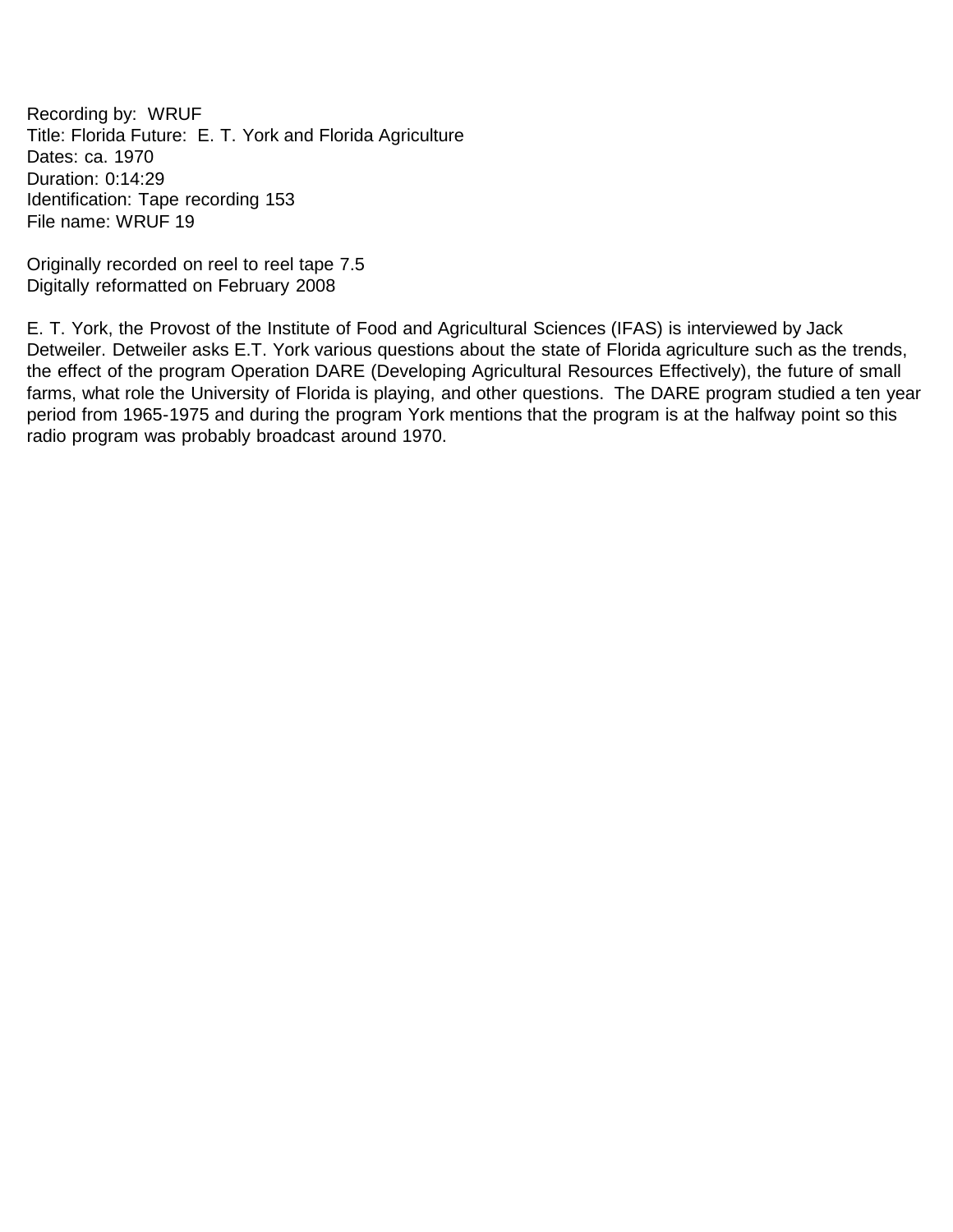<span id="page-36-0"></span>Recording by: WRUF Title: University Concert: Elwyn Adams Dates: 1972 Duration: 0:28:11 Identification: Tape recording 154 File name: WRUF 23

Originally recorded on reel to reel tape at 7.5 ips Digitally reformatted on February 2008

An announcer states that this broadcast is another in the series of "University Concert" from Radio Center in cooperation with the University of Florida Department of Music. The program features Elwyn Adams, a violinist and associate professor in the Department of Music, who is accompanied by Yuri Yamamoto Smylie on piano. The first part of the program is sections one and two of the Mozart Sonata in F Major while the second part consists of compositions from Portugal, Spain, and Brazil.